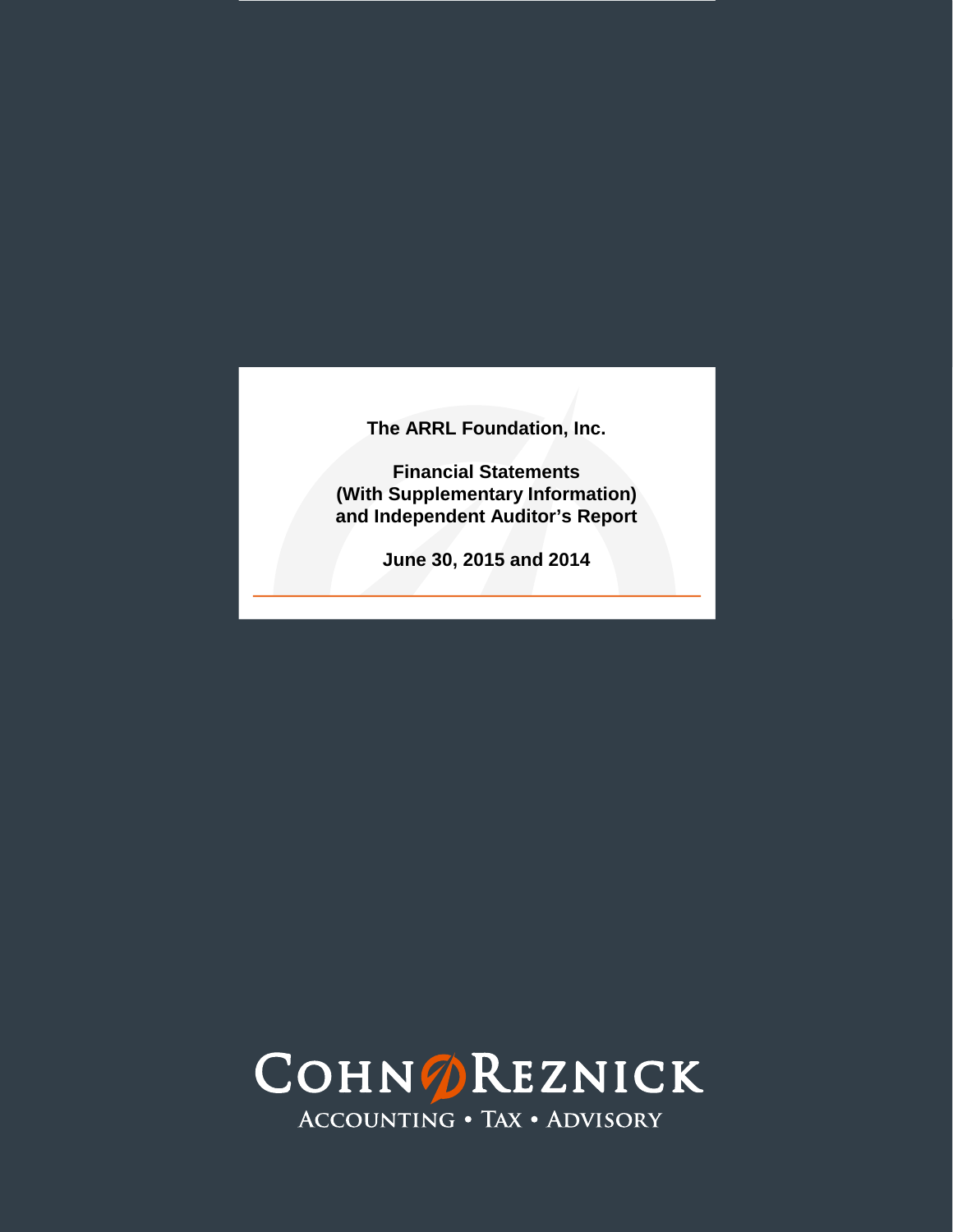# Index

|                                         | Page      |
|-----------------------------------------|-----------|
| <b>Independent Auditor's Report</b>     | $2 - 3$   |
| <b>Statements of Financial Position</b> | 4         |
| <b>Statements of Activities</b>         | 5         |
| <b>Statements of Cash Flows</b>         | 6         |
| <b>Notes to Financial Statements</b>    | $7 - 14$  |
| Supplementary Information:              |           |
| <b>Restricted Funds Summary</b>         | $15 - 18$ |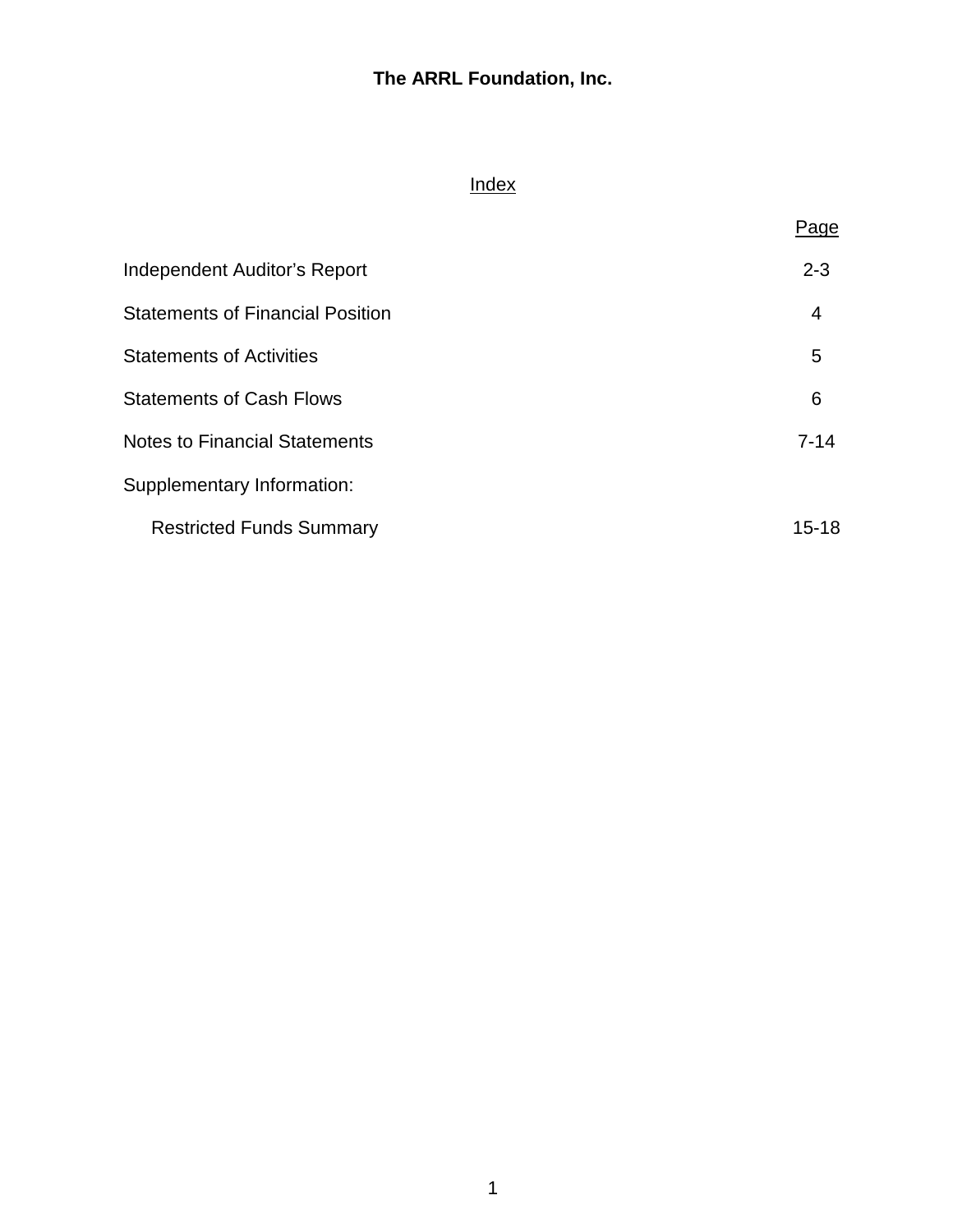

#### Independent Auditor's Report

To the Board of Directors The ARRL Foundation, Inc.

We have audited the accompanying financial statements of The ARRL Foundation, Inc. (a nonprofit organization), which comprise the statements of financial position as of June 30, 2015 and 2014, and the related statements of activities and cash flows for the years then ended, and the related notes to the financial statements.

#### *Management's Responsibility for the Financial Statements*

Management is responsible for the preparation and fair presentation of these financial statements in accordance with accounting principles generally accepted in the United States of America; this includes the design, implementation and maintenance of internal control relevant to the preparation and fair presentation of financial statements that are free from material misstatement, whether due to fraud or error.

#### *Auditor's Responsibility*

Our responsibility is to express an opinion on these financial statements based on our audits. We conducted our audits in accordance with auditing standards generally accepted in the United States of America. Those standards require that we plan and perform the audit to obtain reasonable assurance about whether the financial statements are free from material misstatement.

An audit involves performing procedures to obtain audit evidence about the amounts and disclosures in the financial statements. The procedures selected depend on the auditor's judgment, including the assessment of the risks of material misstatement of the financial statements, whether due to fraud or error. In making those risk assessments, the auditor considers internal control relevant to the entity's preparation and fair presentation of the financial statements in order to design audit procedures that are appropriate in the circumstances, but not for the purpose of expressing an opinion on the effectiveness of the entity's internal control. Accordingly, we express no such opinion. An audit also includes evaluating the appropriateness of accounting policies used and the reasonableness of significant accounting estimates made by management, as well as evaluating the overall presentation of the financial statements.

We believe that the audit evidence we have obtained is sufficient and appropriate to provide a basis for our audit opinion.

#### *Opinion*

In our opinion, the financial statements referred to above present fairly, in all material respects, the financial position of The ARRL Foundation, Inc. as of June 30, 2015 and 2014, and the changes in its net assets and its cash flows for the years then ended, in conformity with accounting principles generally accepted in the United States of America.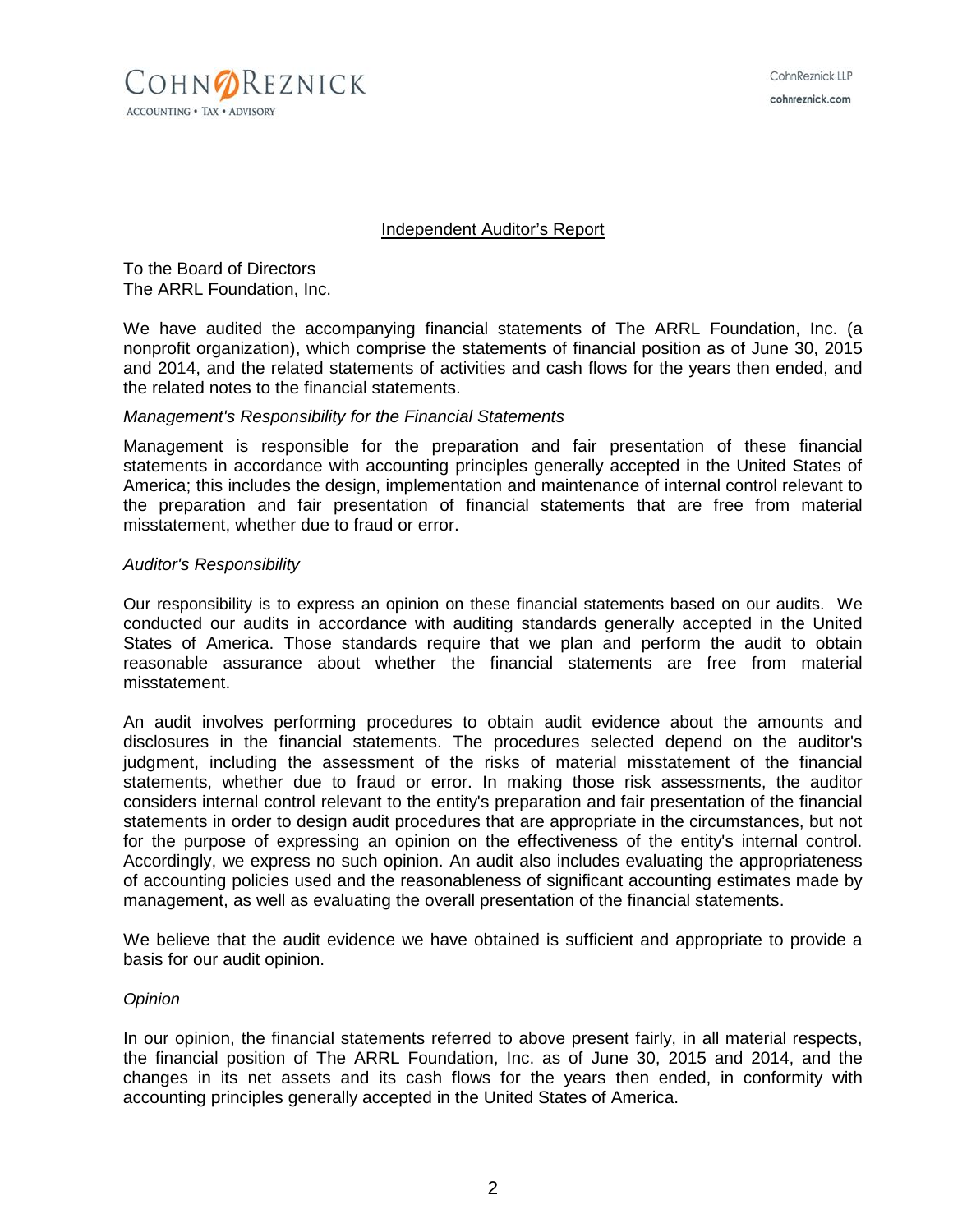#### *Report on Supplementary Information*

Our audits were conducted for the purpose of forming an opinion on the financial statements as a whole. The supplementary information included on pages 15 through 18 is presented for purposes of additional analysis and is not a required part of the financial statements. Such information is the responsibility of management and was derived from and relates directly to the underlying accounting and other records used to prepare the financial statements. The information has been subjected to the auditing procedures applied in the audits of the financial statements and certain additional procedures, including comparing and reconciling such information directly to the underlying accounting and other records used to prepare the financial statements or to the financial statements themselves, and other additional procedures in accordance with auditing standards generally accepted in the United States of America. In our opinion, the information is fairly stated in all material respects in relation to the financial statements as a whole

CohnReznick ZLP

Hartford, Connecticut February 4, 2016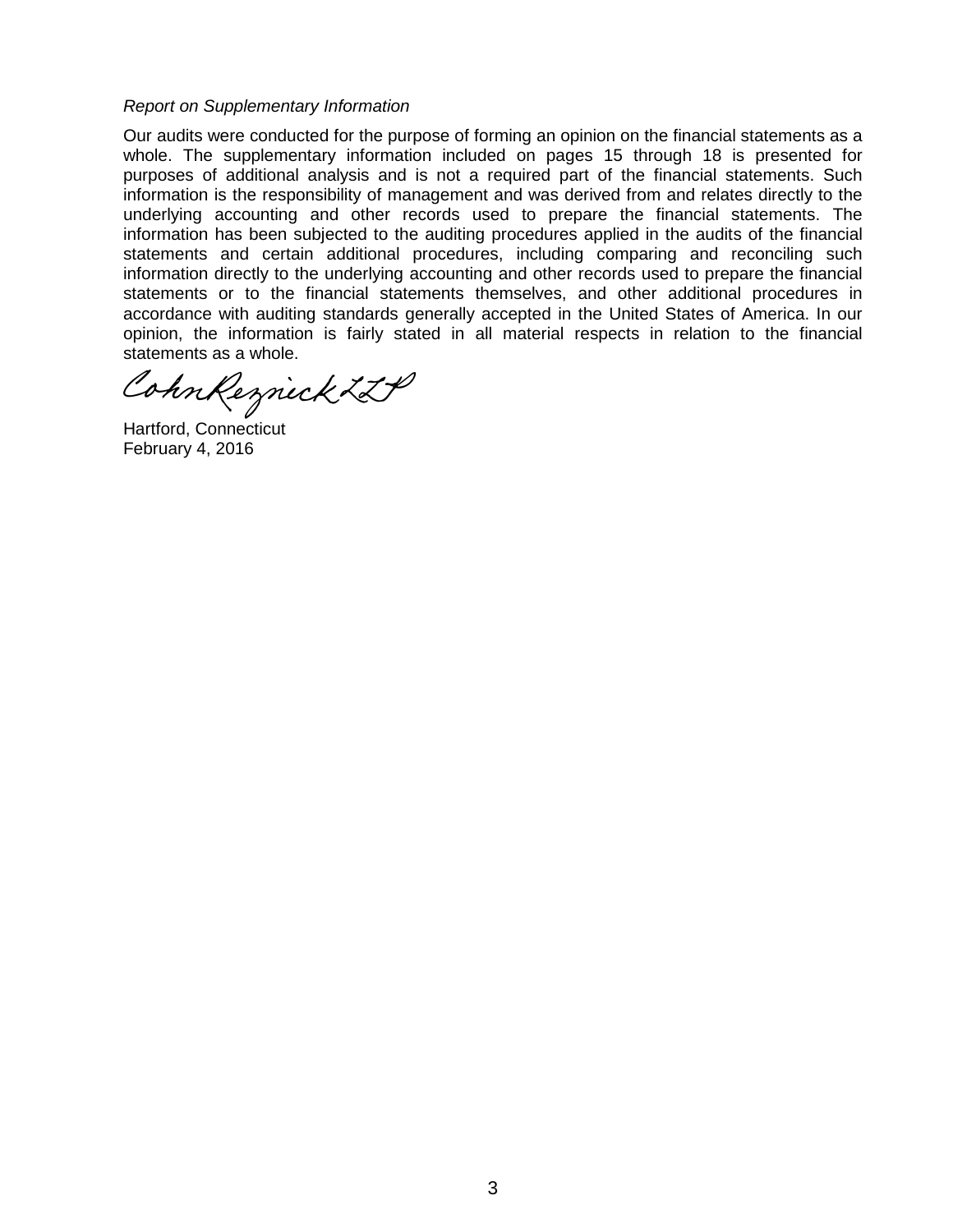#### **Statements of Financial Position June 30, 2015 and 2014**

## **Assets**

|                                                                                                                                                |    | 2015                                                        | 2014 |                                                             |  |  |
|------------------------------------------------------------------------------------------------------------------------------------------------|----|-------------------------------------------------------------|------|-------------------------------------------------------------|--|--|
| Assets:<br>Cash and cash equivalents<br>Investments<br>Interest receivable                                                                     | \$ | 798,726<br>3,626,313<br>6,021                               | \$   | 1,115,486<br>3,237,666<br>7,570                             |  |  |
| Total assets                                                                                                                                   | æ. | 4,431,060                                                   | \$   | 4,360,722                                                   |  |  |
| <b>Liabilities and Net Assets</b><br>Liabilities:                                                                                              |    |                                                             |      |                                                             |  |  |
| Accounts payable                                                                                                                               | \$ | 7,500                                                       | \$   |                                                             |  |  |
| Commitments                                                                                                                                    |    |                                                             |      |                                                             |  |  |
| Net assets:<br>Unrestricted<br><b>Temporarily restricted</b><br>Permanently restricted<br>Total net assets<br>Total liabilities and net assets |    | 717,735<br>1,540,096<br>2,165,729<br>4,423,560<br>4,431,060 |      | 987,702<br>1,465,395<br>1,907,625<br>4,360,722<br>4,360,722 |  |  |

See Notes to Financial Statements.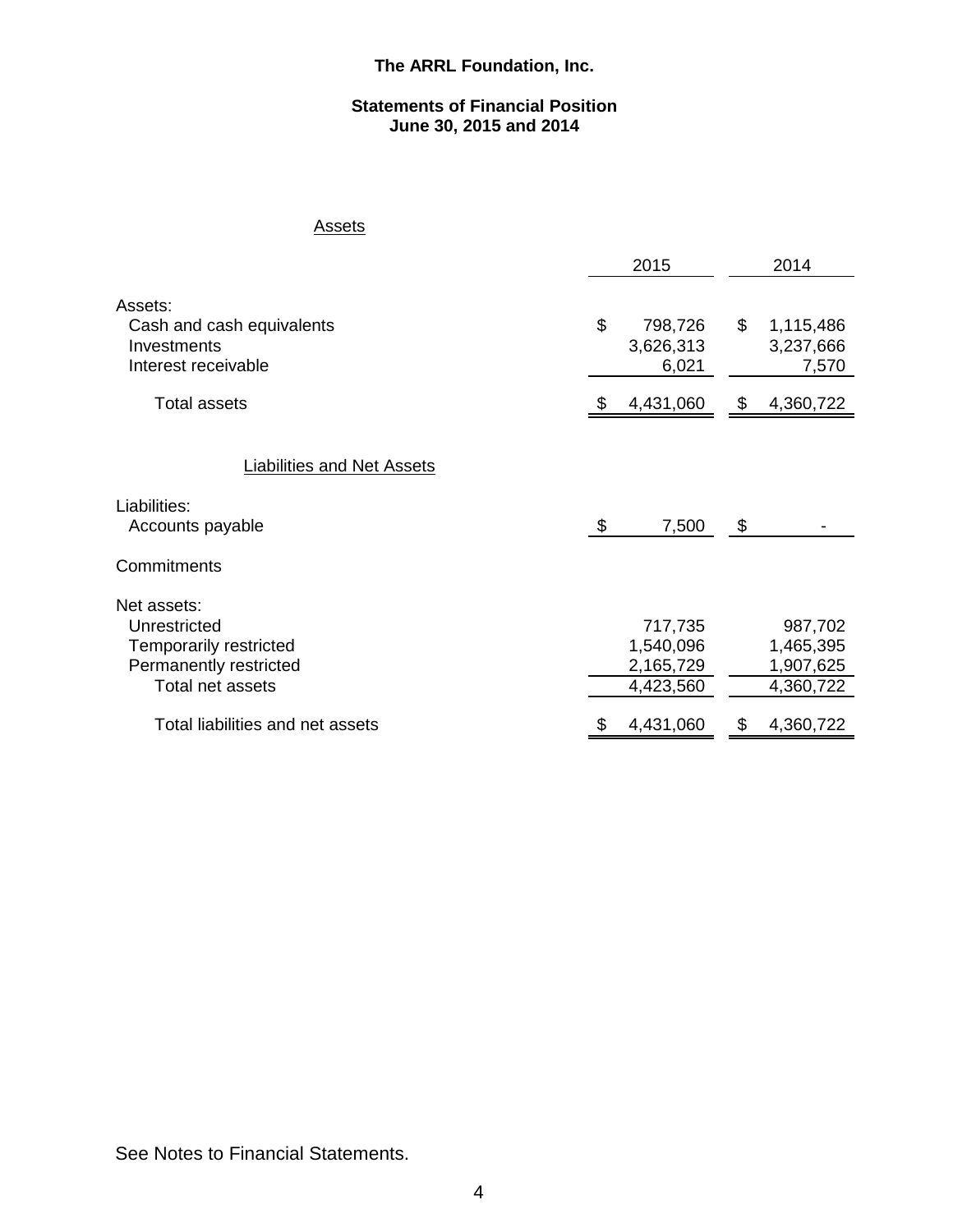#### **Statements of Activities Years Ended June 30, 2015 and 2014**

|                                                                              |    |              |    |                           | 2015 |                           |     |            | 2014 |              |    |                           |                           |    |           |
|------------------------------------------------------------------------------|----|--------------|----|---------------------------|------|---------------------------|-----|------------|------|--------------|----|---------------------------|---------------------------|----|-----------|
|                                                                              |    | Unrestricted |    | Temporarily<br>Restricted |      | Permanently<br>Restricted |     | Total      |      | Unrestricted |    | Temporarily<br>Restricted | Permanently<br>Restricted |    | Total     |
| Public support and other revenue:                                            |    |              |    |                           |      |                           |     |            |      |              |    |                           |                           |    |           |
| Contributions                                                                | ß. | 2,865        | \$ | 47,463                    | \$   | 258,766                   | \$  | 309,094    | \$.  | 10,224       | \$ | 40,654                    | \$<br>38,000              | \$ | 88,878    |
| Interest and dividend income                                                 |    | 22,267       |    | 127,406                   |      |                           |     | 149,673    |      | 24,851       |    | 139,417                   |                           |    | 164,268   |
| Net assets released from restrictions                                        |    | 240,779      |    | (240, 779)                |      |                           |     |            |      | 220,874      |    | (220,874)                 |                           |    |           |
|                                                                              |    | 265,911      |    | (65, 910)                 |      | 258,766                   |     | 458,767    |      | 255,949      |    | (40, 803)                 | 38,000                    |    | 253,146   |
| Expenditures:                                                                |    |              |    |                           |      |                           |     |            |      |              |    |                           |                           |    |           |
| Scholarships                                                                 |    | 223,143      |    |                           |      |                           |     | 223,143    |      | 207,925      |    |                           |                           |    | 207,925   |
| Grants                                                                       |    | 7,452        |    |                           |      |                           |     | 7,452      |      | 9,425        |    |                           |                           |    | 9,425     |
| Administrative                                                               |    | 25,954       |    |                           |      |                           |     | 25,954     |      | 26,610       |    |                           |                           |    | 26,610    |
|                                                                              |    | 256,549      |    |                           |      | ٠                         |     | 256,549    |      | 243,960      |    |                           | ٠                         |    | 243,960   |
| (Deficiency) excess of public support and<br>other revenue over expenditures |    | 9,362        |    | (65, 910)                 |      | 258,766                   |     | 202,218    |      | 11,989       |    | (40, 803)                 | 38,000                    |    | 9,186     |
| Realized and unrealized                                                      |    |              |    |                           |      |                           |     |            |      |              |    |                           |                           |    |           |
| gains (losses) on investments                                                |    | (279, 329)   |    | 139,949                   |      |                           |     | (139, 380) |      | 260,829      |    | (1,665)                   |                           |    | 259,164   |
| Change in net assets before other changes                                    |    | (269, 967)   |    | 74,039                    |      | 258,766                   |     | 62,838     |      | 272,818      |    | (42, 468)                 | 38,000                    |    | 268,350   |
| Other changes:                                                               |    |              |    |                           |      |                           |     |            |      |              |    |                           |                           |    |           |
| Reclassification due to changes in donor intent                              |    |              |    | 662                       |      | (662)                     |     |            |      | 32,690       |    | (220, 297)                | 187,607                   |    |           |
| Total other changes                                                          |    |              |    | 662                       |      | (662)                     |     |            |      | 32,690       |    | (220, 297)                | 187,607                   |    |           |
| Change in net assets                                                         |    | (269, 967)   |    | 74,701                    |      | 258,104                   |     | 62,838     |      | 305,508      |    | (262, 765)                | 225,607                   |    | 268,350   |
| Net assets, beginning of year                                                |    | 987,702      |    | ,465,395                  |      | 1,907,625                 |     | 4,360,722  |      | 682,194      |    | 1,728,160                 | 1,682,018                 |    | 4,092,372 |
| Net assets, end of year                                                      | \$ | 717,735      | S  | 1,540,096                 | S    | 2,165,729                 | \$. | 4,423,560  | - 35 | 987,702      | æ. | 1,465,395                 | 1,907,625                 | S  | 4,360,722 |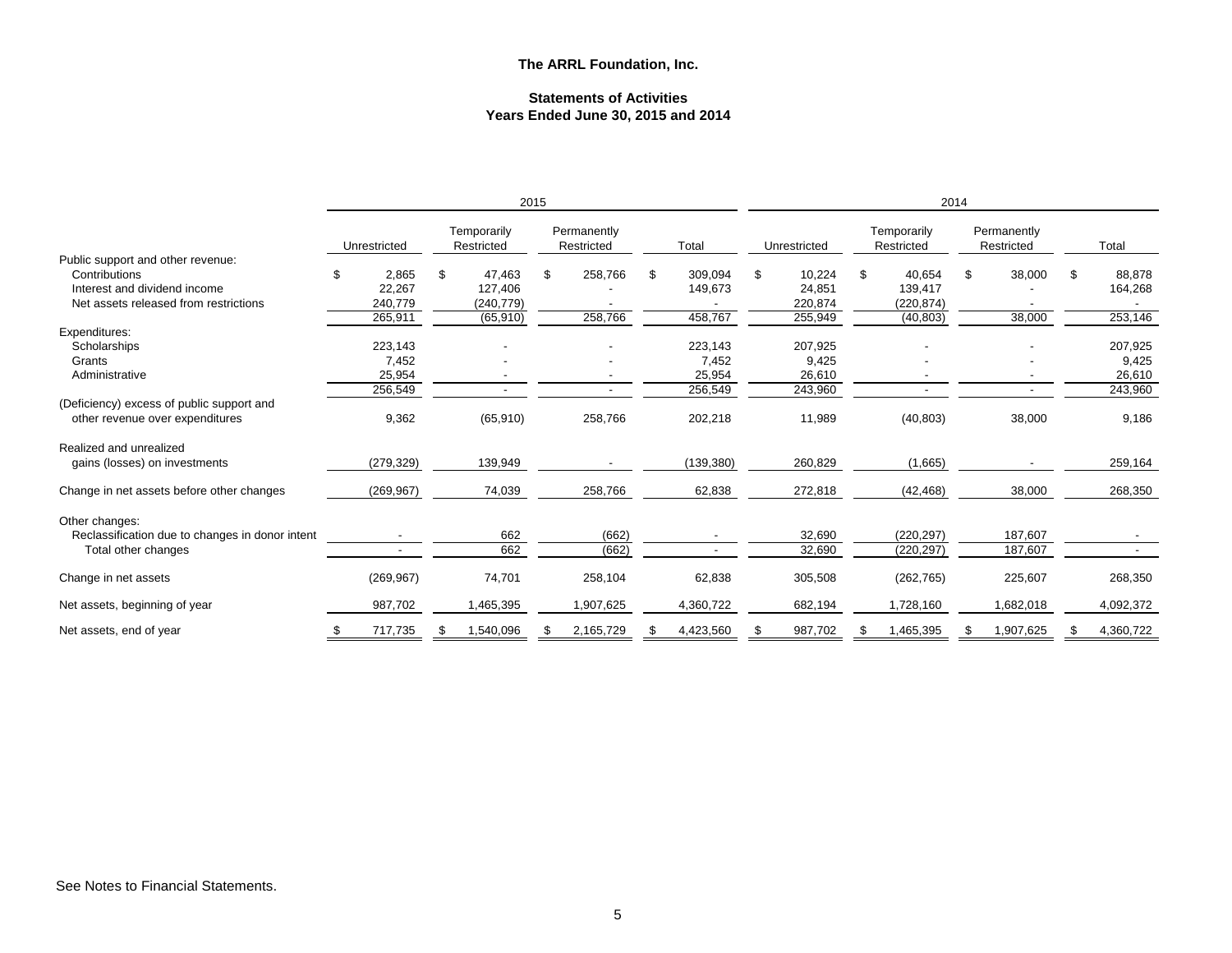### **Statements of Cash Flows Years Ended June 30, 2015 and 2014**

|                                                                                                                                                | 2015                                 | 2014 |                                |  |
|------------------------------------------------------------------------------------------------------------------------------------------------|--------------------------------------|------|--------------------------------|--|
| Operating activities:<br>Change in net assets                                                                                                  | \$<br>62,838                         | \$   | 268,350                        |  |
| Adjustments to reconcile change in net assets<br>to net cash used in operating activities:                                                     |                                      |      |                                |  |
| Receipts to establish or increase permanent endowment                                                                                          | (258, 766)                           |      | (38,000)                       |  |
| Unrealized loss (gain) on investments                                                                                                          | 389,114                              |      | (261, 620)                     |  |
| Realized (gain) loss on investments<br>Change in operating asset:                                                                              | (249, 734)                           |      | 2,456                          |  |
| Interest receivable                                                                                                                            | 1,549                                |      | 6,175                          |  |
| Accounts payable                                                                                                                               | 7,500                                |      |                                |  |
| Net cash used in operating activities                                                                                                          | (47,499)                             |      | (22, 639)                      |  |
| Investing activities:<br>Proceeds from sales of investments<br>Purchases of investments<br>Net cash provided by (used in) investing activities | 876,227<br>(1,404,254)<br>(528, 027) |      | 540,226<br>(57,324)<br>482,902 |  |
| Financing activities:<br>Receipts to establish or increase permanent endowment                                                                 | 258,766                              |      | 38,000                         |  |
| Net increase (decrease) in cash and cash equivalents                                                                                           | (316, 760)                           |      | 498,263                        |  |
| Cash and cash equivalents, beginning of year                                                                                                   | 1,115,486                            |      | 617,223                        |  |
| Cash and cash equivalents, end of year                                                                                                         | \$<br>798,726                        | \$   | 1,115,486                      |  |

See Notes to Financial Statements.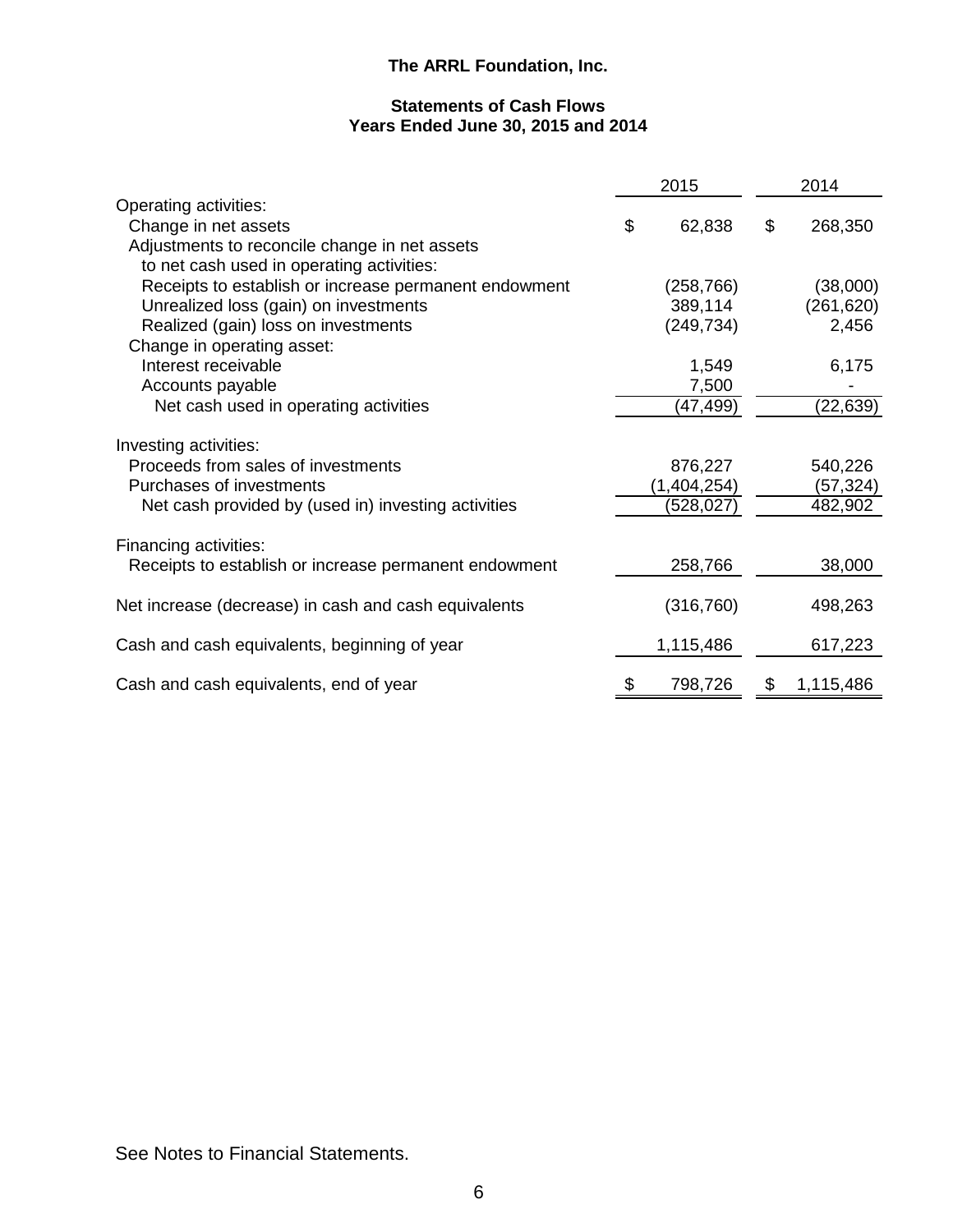## **Note 1 - Organization and summary of significant accounting policies Organization**

The ARRL Foundation, Inc. (the "Foundation") was incorporated as a not-for-profit corporation in September 1973 to administer programs to support the Amateur Radio community. The Foundation awards scholarships for higher education and awards grants for Amateur Radio related activities to groups throughout the United States and to individuals throughout the United States for the development of Amateur satellite and other innovative programs related to the mission of The American Radio Relay League, Inc. ("ARRL").

## **Basis of presentation**

The accompanying financial statements have been prepared on the accrual basis of accounting in accordance with accounting principles generally accepted in the United States of America. The financial statements report information regarding its financial position and activities according to three classes of net assets: unrestricted, temporarily restricted and permanently restricted. They are described as follows:

Unrestricted - Net assets that are not subject to explicit donor-imposed stipulations. Unrestricted net assets may be designated for specific purposes by action of the Board of Directors.

Temporarily Restricted - Net assets whose use by the Foundation is subject to either explicit donor-imposed stipulations, or to those imposed by operation of law, that can be fulfilled by actions of the Foundation or that expire by the passage of time.

Permanently Restricted - Net assets subject to explicit donor-imposed stipulations, or to those imposed by operation of law, that they be maintained permanently by the Foundation and stipulate the use of income and/or appreciation as temporarily restricted based on donor-imposed stipulations or by operation of law.

## **Tax exempt status**

The Foundation is exempt under Section 501(c)(3) of the Internal Revenue Code (the "IRC") and is exempt from private foundation status under IRC Section 509(a)(3) and as such is not subject to Federal or state income taxes.

The Foundation has no unrecognized tax benefits at June 30, 2015 and 2014. The Foundation's Federal information returns prior to fiscal year 2012 are closed and management continually evaluates expiring statutes of limitations, audits, proposed settlements, changes in tax law and new authoritative rulings.

If the Foundation had unrelated business income taxes, it would recognize interest and penalties associated with any tax matters as part of the income tax provision and include accrued interest and penalties with the related tax liability in the statements of financial position.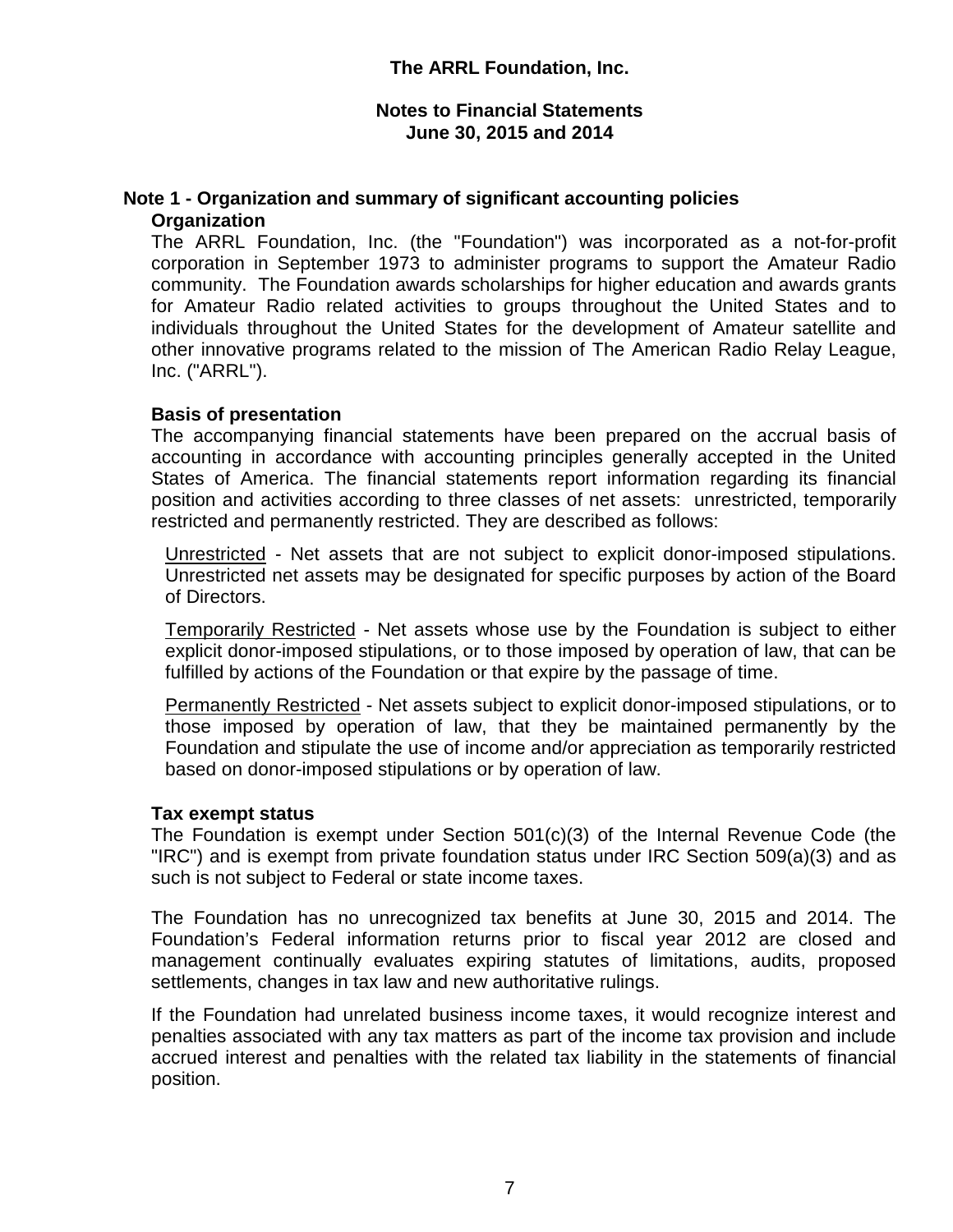## **Cash and cash equivalents**

Cash and cash equivalents include all cash balances and highly liquid short-term instruments with an original maturity of three months or less when acquired. Cash equivalents were \$482,937 and \$1,115,486 as of June 30, 2015 and 2014, respectively.

## **Investments**

The Foundation reports investments at fair value (see Note 4) and reflects any gain or loss in the statements of activities. Investment income and gains and losses are considered unrestricted unless temporarily restricted by donor stipulation or by operation of law.

## **Contributions**

Contributions received are recorded as unrestricted, temporarily restricted or permanently restricted support depending on the existence and/or nature of any donor restrictions. Support that is restricted by the donor is reported as an increase in unrestricted net assets if the restrictions expire in the reporting period in which the support is recognized. All other donor-restricted support is reported as an increase in temporarily or permanently restricted net assets depending on the nature of the restriction. When a restriction expires (that is, when a stipulated time restriction ends or purpose restriction is accomplished), temporarily restricted net assets are reclassified to unrestricted net assets and reported in the statements of activities as net assets released from restrictions.

## **Endowment and spending policy**

The Foundation has adopted investment and spending policies for endowment assets that attempt to provide a predictable stream of funding to programs supported by its endowment while seeking to maintain the purchasing power of the endowment assets. Endowment assets include those assets of donor-restricted funds that the Foundation must hold in perpetuity as well as board-designated funds. Under this policy, as approved by the Board of Directors, the endowment assets are invested in accordance with sound investment practices that emphasize long-term investment fundamentals. It is recognized that short-term market fluctuations may cause variations in account performance.

To satisfy its long-term rate of return objectives, the Foundation relies on a total return strategy in which investment returns are achieved through both capital appreciation (realized and unrealized) and current yield (interest and dividends). The Foundation targets a diversified asset allocation that places a greater emphasis on equity-based investments to achieve its long-term return objectives within prudent risk constraints.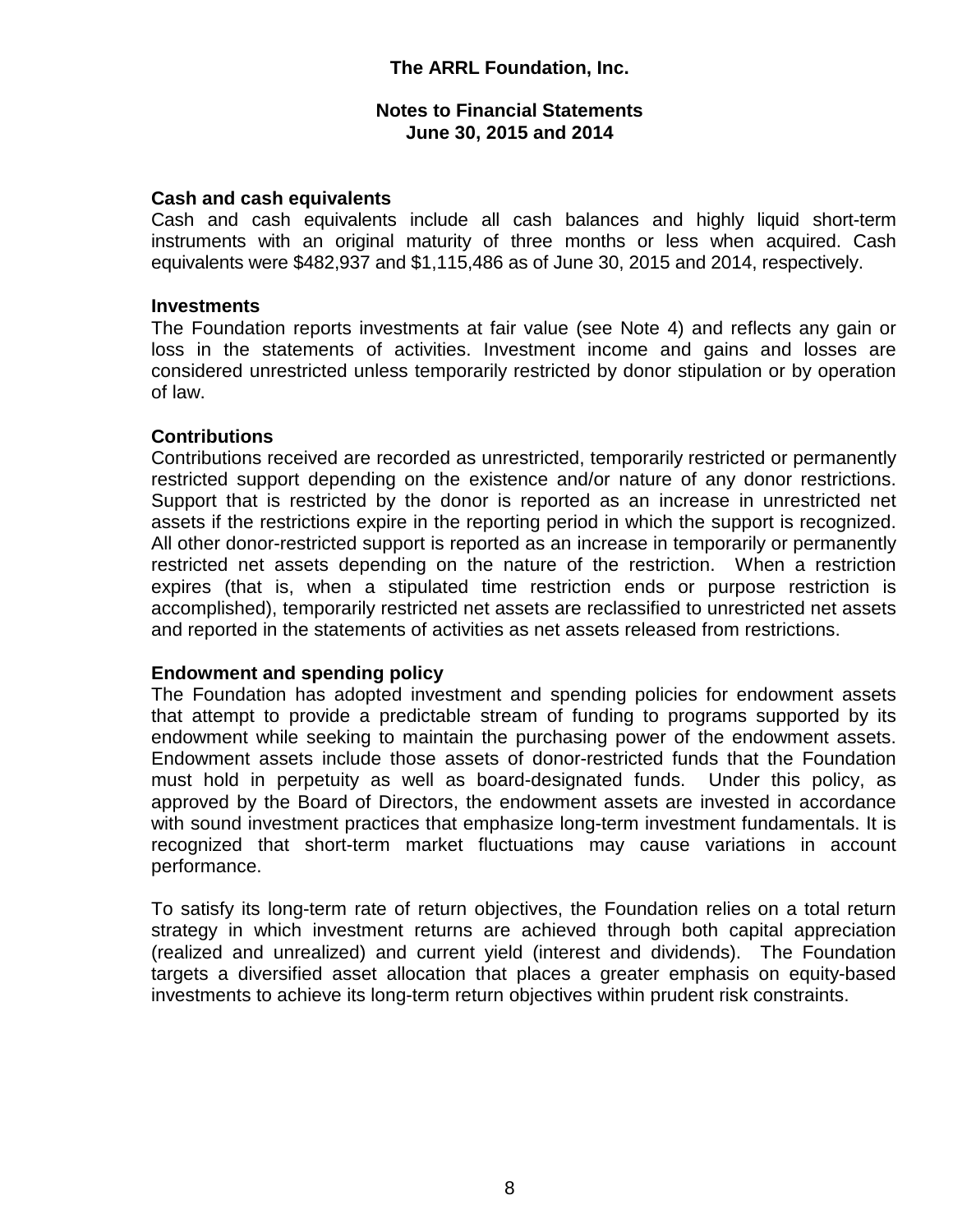## **Notes to Financial Statements June 30, 2015 and 2014**

The Foundation has a policy of appropriating funds for distribution based on an annual review of investment results, available net assets and scholarship requests. The Board of Directors then votes on an annual basis to award funds to organizations that meet certain criteria. In establishing this policy, the Foundation considered the long-term expected return on its endowment. Accordingly, over the long-term, the Foundation expects the current spending policy to allow its endowment to grow at 4%. This is consistent with the Foundation's objective to maintain the purchasing power of the endowment assets held in perpetuity or for a specified term as well as to provide additional real growth through new gifts and investment return.

## **Use of estimates**

The preparation of the Foundation's financial statements in conformity with accounting principles generally accepted in the United States of America requires management to make estimates and assumptions that affect certain reported amounts and disclosures. Accordingly, actual results could differ from those estimates.

## **Functional expenses**

The cost of providing various program and supporting services has been summarized on a functional basis in the statements of activities. Accordingly, certain costs have been allocated among the programs and supporting services benefited.

#### **Subsequent events**

The Foundation has evaluated subsequent events through February 4, 2016, which is the date the financial statements were available to be issued.

## **Note 2 - Concentrations**

#### **Credit risk**

Financial instruments which potentially subject the Foundation to concentrations of credit risk consist primarily of cash and cash equivalents. The Foundation maintains its cash and cash equivalents with high-credit quality financial institutions. At times, such amounts may exceed Federally insured limits. At June 30, 2015, the Foundation had cash and cash equivalents in excess of Federally insured limits of approximately \$296,000.

#### **Market value risk**

The Foundation invests in various debt and equity securities. These investment securities are exposed to interest rate, market, credit and other risks depending on the nature of the specific investment. Accordingly, it is at least reasonably possible that these factors will result in changes in the value of the Foundation's investments which could materially affect amounts reported in the financial statements.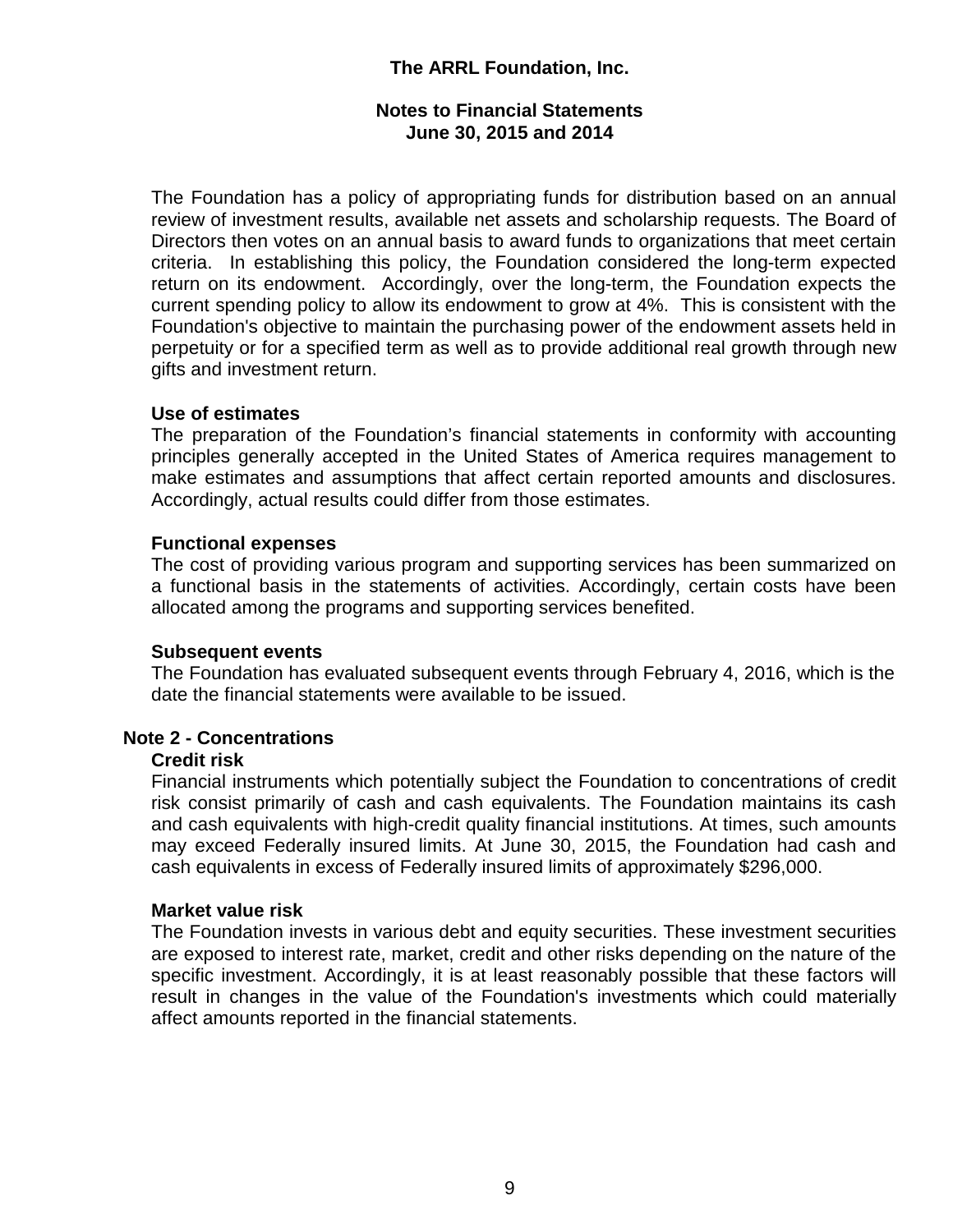## **Note 3 - Investments**

The following summarizes the relationship between fair value and cost as presented in the financial statements as of June 30, 2015 and 2014:

|                                            |                           | 2015                  |                           |                            | 2014                  |                           |  |  |
|--------------------------------------------|---------------------------|-----------------------|---------------------------|----------------------------|-----------------------|---------------------------|--|--|
|                                            | <b>Fair Value</b>         | Cost                  | Unrealized<br>Gain (Loss) | <b>Fair Value</b>          | Cost                  | Unrealized<br>Gain (Loss) |  |  |
| Corporate bonds                            | 1,205,630<br>\$           | 1,213,053<br>S        | \$<br>(7, 423)            | 589,214<br>\$              | \$<br>576,361         | \$<br>12,853              |  |  |
| Domestic common<br>stocks                  | 1,480,259                 | 1,285,530             | 194.729                   | 1.644.080                  | 1,136,878             | 507,202                   |  |  |
| Domestic preferred<br>stocks               | 583.785                   | 603.908               | (20, 123)                 | 599.966                    | 603,908               | (3,942)                   |  |  |
| Foreign preferred stocks<br>Other          | 205,220<br>107,553        | 200.000<br>104,960    | 5,220<br>2,593            | 204.490<br>153,690         | 200,000<br>111.591    | 4,490<br>42,099           |  |  |
| U.S. Treasury bonds<br>Totals, end of year | 43.866<br>3,626,313<br>\$ | 37,156<br>\$3,444,607 | 6,710<br>181,706          | 46,226<br>3,237,666<br>\$. | 38,108<br>\$2,666,846 | 8,118<br>570,820          |  |  |
| Totals, beginning of<br>year               | 3,237,666<br>S.           | 2,666,846<br>\$       | 570,820                   | 3,461,404<br>\$            | \$3,152,204           | 309,200                   |  |  |
| Net unrealized gain<br>(loss) for the year |                           |                       | (389, 114)                |                            |                       | 261,620                   |  |  |

The following schedule summarizes the investment return in the statements of activities:

|                                         | 2015         | 2014    |
|-----------------------------------------|--------------|---------|
| Interest and dividend income            | 149.673      | 164,268 |
| Net realized and unrealized gain (loss) | (139, 380)   | 259,164 |
|                                         | \$<br>10.293 | 423,432 |

## **Note 4 - Fair value measurements**

The Foundation values its financial assets and liabilities based on the price that would be received to sell an asset or paid to transfer a liability in an orderly transaction between market participants at the measurement date. In order to increase consistency and comparability in fair value measurements, a fair value hierarchy was established that prioritizes observable and unobservable inputs used to measure fair value into three broad levels, which are described below:

- Level 1: Inputs to the valuation methodology are unadjusted quoted prices for identical assets or liabilities in active markets that the Foundation has the ability to access.
- Level 2: Inputs to the valuation methodology include: quoted prices for similar assets or liabilities in active markets; quoted prices for identical or similar assets or liabilities in inactive markets; inputs other than quoted prices that are observable for the asset or liability; inputs that are derived principally from or corroborated by observable market data by correlation or other means. If the asset has a specified (contractual) term, the Level 2 input must be observable for substantially the full term of the asset.
- Level 3: Inputs to the valuation methodology are unobservable and significant to the fair value measurement.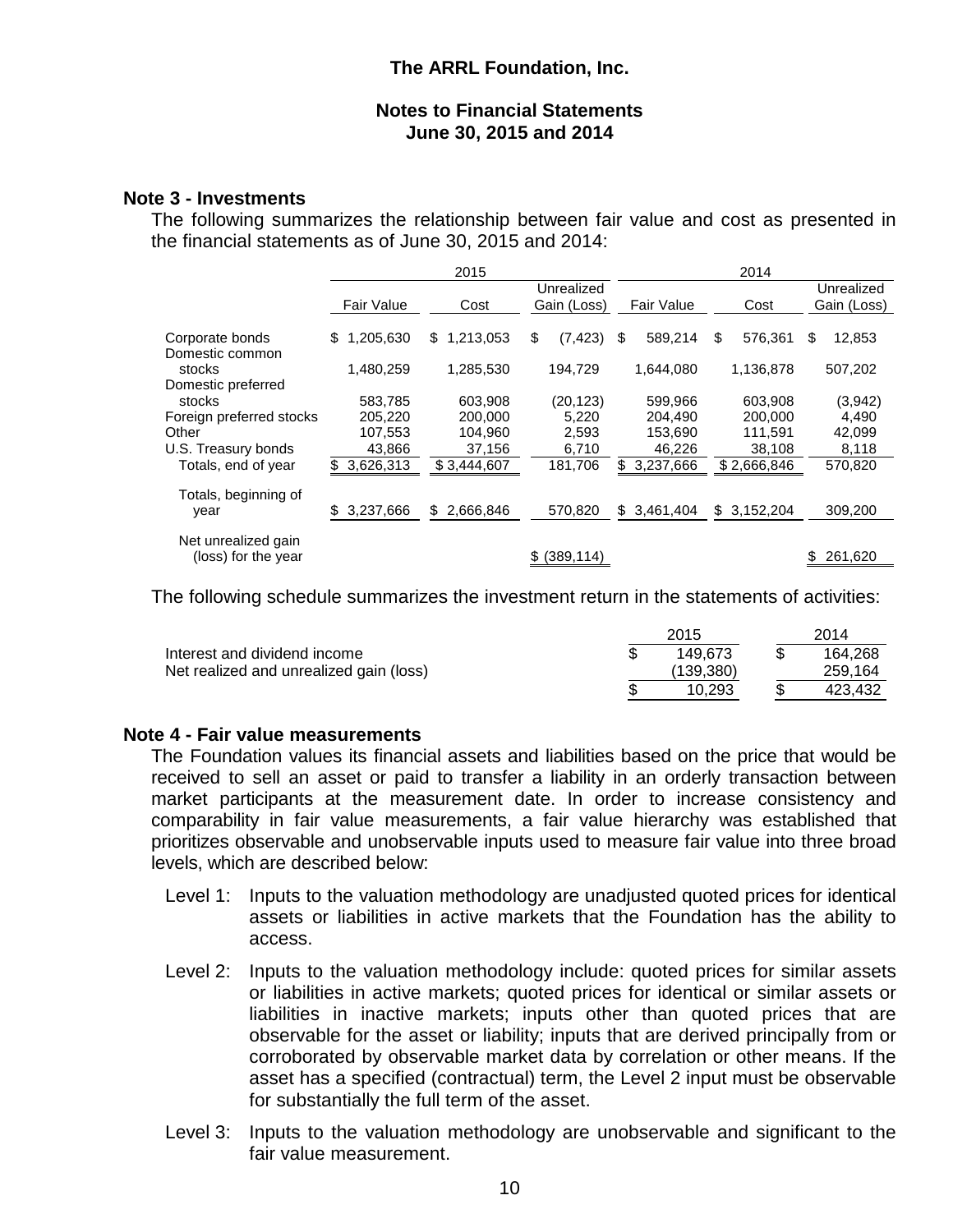In determining fair value, the Foundation utilizes valuation techniques that maximize the use of observable inputs and minimize the use of unobservable inputs to the extent possible as well as considers counterparty credit risk in its assessment of fair value.

Financial assets carried at fair value at June 30, 2015 and 2014 are classified in the tables below in one of the three categories described above:

|                           | 2015 |           |    |           |         |         |    |           |
|---------------------------|------|-----------|----|-----------|---------|---------|----|-----------|
|                           |      | Level 1   |    | Level 2   | Level 3 |         |    | Total     |
| Corporate bonds           | \$   |           | \$ | 1,205,630 | \$      |         | \$ | 1,205,630 |
| Domestic common stocks    |      | 1,480,259 |    |           |         |         |    | 1,480,259 |
| Domestic preferred stocks |      | 583,785   |    |           |         |         |    | 583,785   |
| Foreign preferred stocks  |      | 205,220   |    |           |         |         |    | 205,220   |
| Other                     |      | 87,467    |    | 20,086    |         |         |    | 107,553   |
| U.S. Treasury bonds       |      |           |    | 43,866    |         |         |    | 43,866    |
| <b>Totals</b>             |      | 2,356,731 | \$ | 1,269,582 | \$      |         | \$ | 3,626,313 |
|                           | 2014 |           |    |           |         |         |    |           |
|                           |      | Level 1   |    | Level 2   |         | Level 3 |    | Total     |
| Corporate bonds           | \$   |           | \$ | 589,214   | \$      |         | \$ | 589,214   |
| Domestic common stocks    |      | 1,644,080 |    |           |         |         |    | 1,644,080 |
| Domestic preferred stocks |      | 599,966   |    |           |         |         |    | 599,966   |
| Foreign preferred stocks  |      | 204,490   |    |           |         |         |    | 204,490   |
| Other                     |      | 128,587   |    | 25,103    |         |         |    | 153,690   |
| U.S. Treasury bonds       |      |           |    | 46,226    |         |         |    | 46,226    |
| <b>Totals</b>             | \$   | 2,577,123 | \$ | 660,543   | \$      |         | \$ | 3,237,666 |

Following is a description of the valuation methodologies used for assets measured at fair value. There have been no changes in the methodologies used at June 30, 2015 and 2014.

The fair value of U.S. Treasury bonds and corporate bonds are estimated using market price quotations (where observable), based on recently executed transactions or bond spreads of the issuer (Level 2). If the spread data does not reference the issuer, then data that references a comparable issuer is used. When observable price quotations are not available, fair value is determined based on cash flow models with yield curves or bond spreads.

Investments in common stocks that are listed on a national securities exchange or reported on the NASDAQ national market are valued at their last sales price on the valuation date (Level 1). Investments in preferred stocks are valued at their last sales price on the valuation date (Level 1). Other investments that are listed on a national securities exchange or reported on the NASDAQ national market are valued at their last sales price on the valuation date (Level 1). In the absence thereof, a pricing model is used to develop a value based on securities with similar characteristics (Level 2).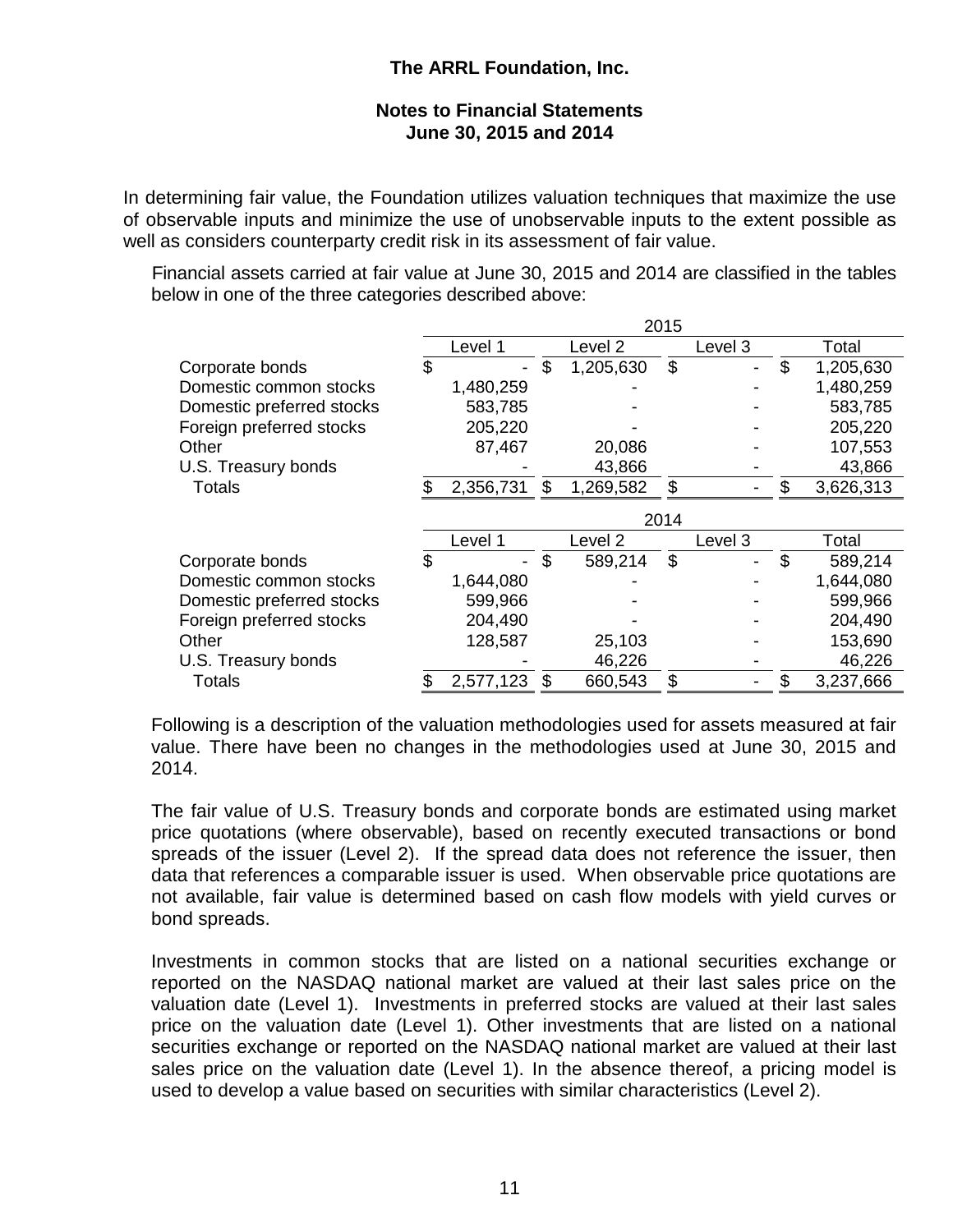The Foundation's policy is to recognize transfers in and transfers out of each level as of the actual event or change in circumstance that caused the transfer. There were no transfers during the years ended June 30, 2015 and 2014.

The preceding methods may produce a fair value calculation that may not be indicative of net realizable value or reflective of future fair values. Furthermore, although the Foundation believes its valuation methods are appropriate and consistent with other market participants, the use of different methodologies or assumptions to determine the fair value of certain financial instruments could result in a different fair value measurement at the reporting date.

## **Note 5 - Contributions restricted by donors**

The Foundation receives donor contributions which are restricted for purposes specified by the donors. These restricted contributions are administered by designated officials of the Foundation in accordance with those restrictions and are presented in further detail on the Restricted Fund Summary on pages 15 through 18.

## **Note 6 - Permanently restricted net assets**

Permanently restricted net assets are composed of donor-restricted endowment fund investments. Income generated from these invested net assets are restricted for funding of scholarships and grant awards. These assets are presented in further detail on the Restricted Fund Summary on pages 15 through 18.

## **Note 7 - Endowment**

The Foundation's endowment includes fifteen donor-restricted endowment funds. As required by accounting principles generally accepted in the United States of America, net assets associated with endowment funds, including funds designated by the Board of Directors to function as endowments, are classified and reported based on the existence or absence of donor-imposed restrictions. The Board of Directors has interpreted the Connecticut Uniform Prudent Management of Institutional Funds Act ("CTUPMIFA") as requiring the preservation of the fair value of the original gift as of the gift date of the donor-restricted endowment funds absent explicit donor stipulations to the contrary.

As a result of this interpretation, the Foundation classifies as permanently restricted net assets (a) the original value of gifts donated to the permanent endowment, (b) the original value of subsequent gifts to the permanent endowment and (c) accumulations to the permanent endowment made in accordance with the direction of the applicable donor gift instrument at the time the accumulation is added to the fund. The remaining portion of the donor-restricted endowment fund that is not classified in permanently restricted net assets is classified as temporarily restricted net assets until those amounts are appropriated for expenditure by the Board of Directors in a manner consistent with the standard of prudence prescribed by CTUPMIFA.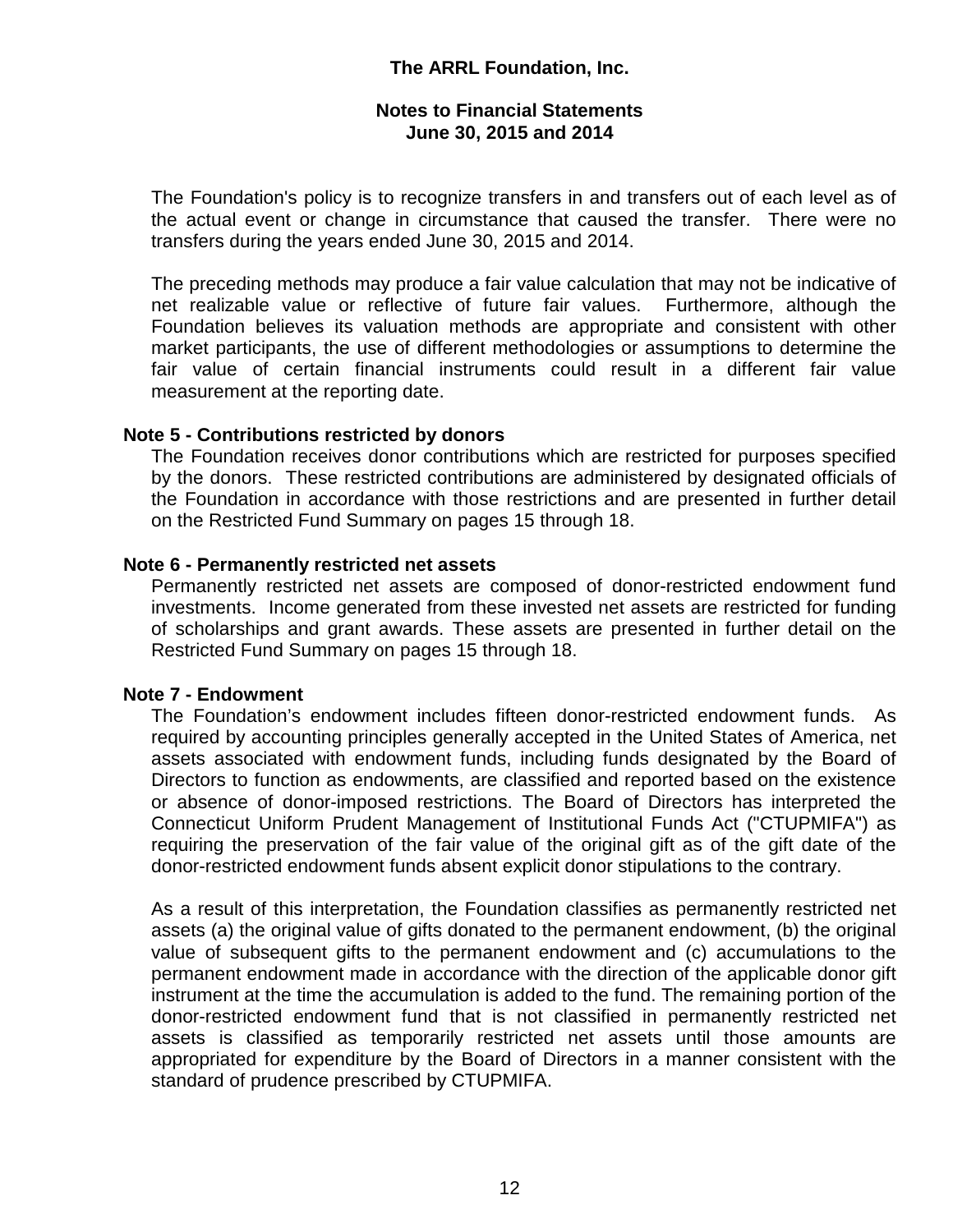In accordance with CTUPMIFA, the Foundation considers the following factors in making a determination to appropriate or accumulate donor-restricted endowment funds: (1) the duration and preservation of the various funds, (2) the purposes of the Foundation and donor-restricted endowment funds, (3) general economic conditions, (4) the possible effect of inflation and deflation, (5) the expected total return from income and the appreciation (depreciation) of investments, (6) other resources of the Foundation and (7) the Foundation's investment policies.

Endowment net asset composition by type of fund as of June 30, 2015 is as follows:

| Donor-restricted                    | Unrestricted | Temporarily<br>Restricted | Permanently<br>Restricted | Total     |  |  |
|-------------------------------------|--------------|---------------------------|---------------------------|-----------|--|--|
| endowment funds                     |              | 430,618                   | 2,165,729                 | 2,596,347 |  |  |
|                                     | Unrestricted | Temporarily<br>Restricted | Permanently<br>Restricted | Total     |  |  |
| Board designated<br>endowment funds | 537,057      | \$                        | ۰                         | 537,057   |  |  |

Changes in endowment net assets for the year ended June 30, 2015 are as follows:

|                             | Unrestricted |          |     | Temporarily<br>Restricted | Permanently<br>Restricted | Total           |  |
|-----------------------------|--------------|----------|-----|---------------------------|---------------------------|-----------------|--|
| Endowment<br>net<br>assets. |              |          |     |                           |                           |                 |  |
| beginning of year           | \$           | 505.494  | \$  | 414,136                   | \$<br>1,907,625           | \$<br>2,827,255 |  |
| Investment income           |              | 20,000   |     | 87.074                    |                           | 107,074         |  |
| Net realized and            |              |          |     |                           |                           |                 |  |
| unrealized appreciation     |              | 20,020   |     | 87,557                    |                           | 107,577         |  |
| Contributions               |              |          |     | 13.297                    | 258,766                   | 272.063         |  |
| Change in donor intent      |              |          |     | 662                       | (662)                     |                 |  |
| Amounts appropriated for    |              |          |     |                           |                           |                 |  |
| expenditure                 |              | (8, 457) |     | (172,108)                 |                           | (180, 565)      |  |
| Endowment<br>assets.<br>net |              |          |     |                           |                           |                 |  |
| end of year                 | ¢            | 537,057  | \$. | 430,618                   | 2,165,729                 | 3,133,404       |  |

Endowment net asset composition by type of fund as of June 30, 2014 is as follows:

| Donor-restricted                    | Unrestricted | Temporarily<br>Restricted | Permanently<br>Restricted | Total     |  |  |
|-------------------------------------|--------------|---------------------------|---------------------------|-----------|--|--|
| endowment funds                     |              | 414,136                   | 1,907,625                 | 2,321,761 |  |  |
|                                     | Unrestricted | Temporarily<br>Restricted | Permanently<br>Restricted | Total     |  |  |
| Board designated<br>endowment funds | 505.494      | \$<br>۰                   | ۰                         | 505,494   |  |  |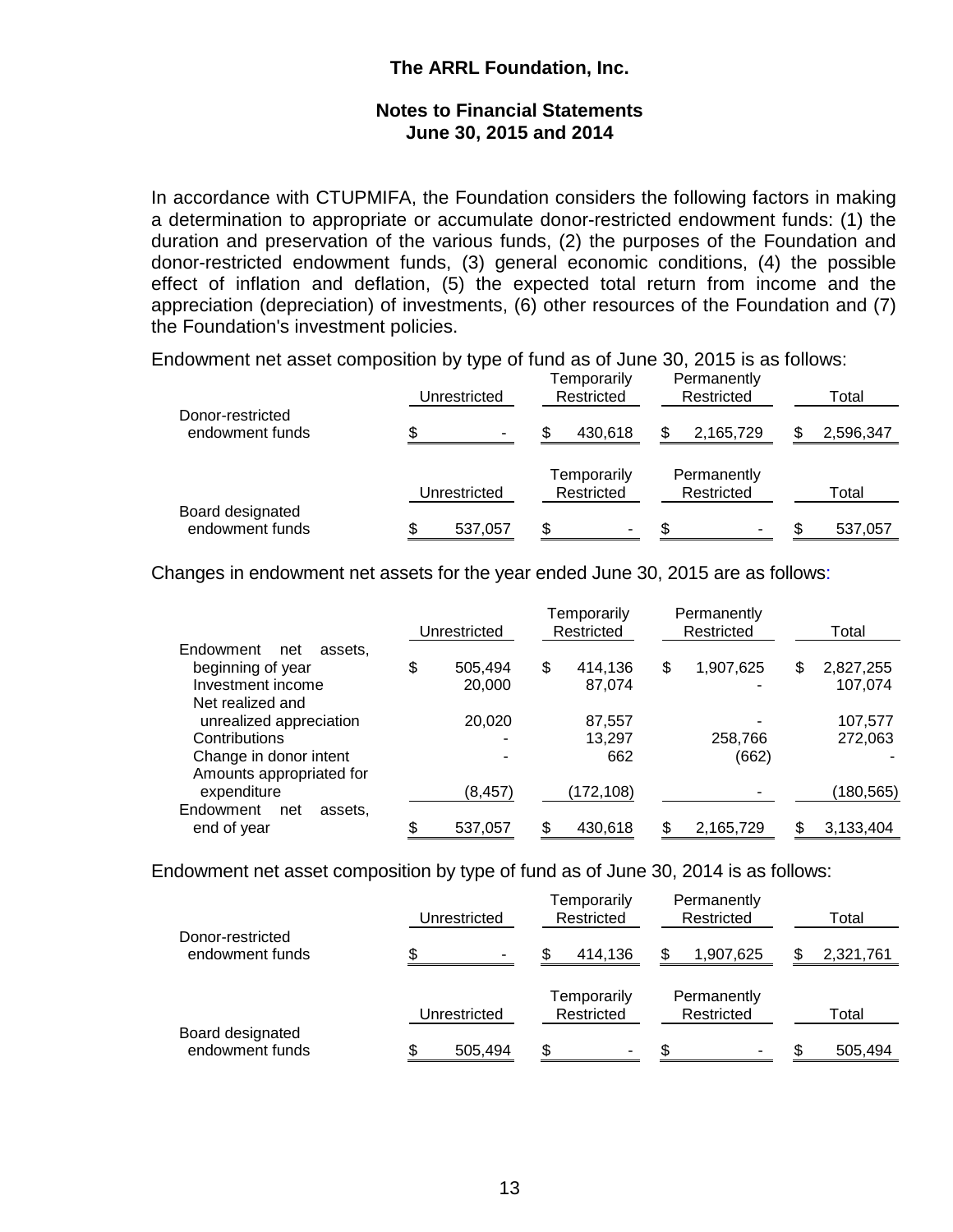Changes in endowment net assets for the year ended June 30, 2014 are as follows:

|                             | Unrestricted |          | Temporarily<br>Restricted |    | Permanently<br>Restricted | Total           |  |
|-----------------------------|--------------|----------|---------------------------|----|---------------------------|-----------------|--|
| Endowment<br>assets.<br>net |              |          |                           |    |                           |                 |  |
| beginning of year           | \$           | 456,938  | \$<br>449,629             | \$ | 1,682,018                 | \$<br>2,588,585 |  |
| Investment income           |              | 22,011   | 93,135                    |    |                           | 115,146         |  |
| Net realized and            |              |          |                           |    |                           |                 |  |
| unrealized depreciation     |              | (689)    | (259)                     |    |                           | (948)           |  |
| Contributions               |              |          | 12,250                    |    | 38,000                    | 50,250          |  |
| Change in donor intent      |              | 32,690   |                           |    | 187,607                   | 220,297         |  |
| Amounts appropriated for    |              |          |                           |    |                           |                 |  |
| expenditure                 |              | (5, 456) | (140,619)                 |    |                           | (146,075)       |  |
| Endowment<br>net<br>assets. |              |          |                           |    |                           |                 |  |
| end of year                 |              | 505,494  | 414,136                   |    | 1,907,625                 | 2,827,255       |  |

From time to time, the fair value of assets associated with individual donor-restricted endowment funds may fall below the level that the donor or applicable law requires the Foundation to retain as a fund of perpetual duration. In accordance with accounting principles generally accepted in the United States of America, there were no deficiencies of this nature that are reported in unrestricted net assets as of June 30, 2015 and 2014.

## **Note 8 - Commitments**

The Foundation administers the William R. Goldfarb Memorial Scholarship which provides a meritorious young Amateur Radio operator a full scholarship. The scholarships will fund costs not already covered through financial aid or other scholarships. These scholarships are subject to certain performance requirements and are contingent upon an annual reassessment of need.

In addition, the Foundation has approved numerous partial scholarships to students that have met certain criteria in accordance with the scholarship and are contingent upon the students attending school in the fall and spring semesters.

#### **Note 9 - Related party transactions**

The Foundation has some common Board of Director members with ARRL. ARRL performs administrative services for the Foundation. Administrative fees charged for these services were \$14,983 and \$12,960 for the years ended June 30, 2015 and 2014, respectively, and are included in administrative expenditures on the accompanying statements of activities. In addition, the Foundation reimbursed ARRL for expenses totaling \$541 and \$343 for the years ended June 30, 2015 and 2014, respectively.

## **Note 10 - Reclassifications due to changes in donor intent**

During the year 2014, certain donors notified the Foundation of their intent to change the restrictions on their gifts. Accordingly, the Foundation reclassified gifts totaling \$32,260 to unrestricted net assets, \$(220,297) from temporarily restricted net assets and \$187,607 to permanently restricted net assets on the statement of activities for the year ended June 30, 2014. During the year 2015, certain donors notified the Foundation of their intent to change the restrictions on their gifts. Accordingly, the Foundation reclassified gifts totaling \$662 to temporarily restricted net assets from permanently restricted net assets.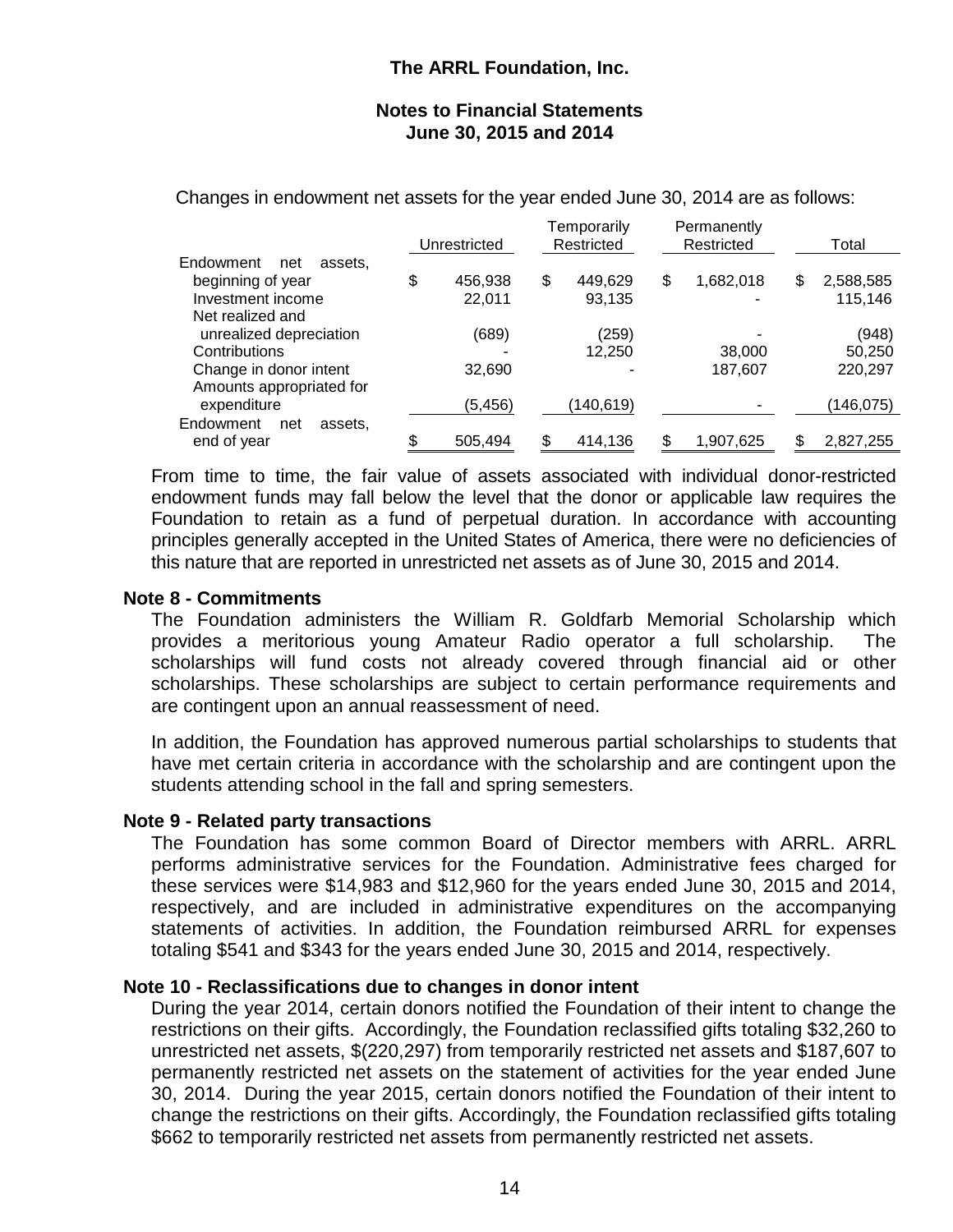## **The ARRL Foundation, Inc. Restricted Funds Summary Year Ended June 30, 2015**

Realized and

| Fund Name                                                                              | Balance<br>July 1, 2014        | Contributions  | Change in<br>Donor Intent | Investment<br>Income, Net | Unrealized<br>Gain       | Expenditures        | Balance<br>June 30, 2015 |
|----------------------------------------------------------------------------------------|--------------------------------|----------------|---------------------------|---------------------------|--------------------------|---------------------|--------------------------|
| Donald Riebhoff Mem Sclshp                                                             | \$<br>15,327                   | - \$           | \$                        | \$<br>576                 | \$<br>751                | \$<br>$(1,099)$ \$  | 15,555                   |
| General Scholarship                                                                    | 157,509                        | 7,145          |                           | 6,120                     | 7,931                    | (9,067)             | 169,638                  |
| J Bieberman Merit Membr Fund                                                           | 17,316                         | 20             |                           | 690                       | 908                      | (120)               | 18,814                   |
| P and H Grauer Scishp                                                                  | 58,666                         |                |                           | 2,270                     | 2,970                    | (2, 391)            | 61,515                   |
| PF Hadlock Mem Sclshp<br><b>ARRL Schishp B Goldwater</b>                               | 733<br>45,060                  |                |                           | 30<br>1,799               | 39<br>2,361              | (5)<br>(311)        | 797<br>48,909            |
| VC ClarkYouth Incentive Prog                                                           | 11,433                         | 75             |                           | 456                       | 599                      | (79)                | 12,484                   |
| World Admn Radio Conf Fund                                                             | 3,312                          |                |                           | 133                       | 173                      | (22)                | 3,596                    |
| FR McDaniel Mem Sclshp                                                                 | 21,884                         |                |                           | 855                       | 1,121                    | (648)               | 23,212                   |
| You've Got a Friend in PA                                                              | 95,064                         |                |                           | 3,652                     | 4,773                    | (4,629)             | 98,860                   |
| Edmond A Metzger Scishp<br>L Phil Wicker Scholarship                                   | 12,078<br>67,680               |                |                           | 463<br>2,630              | 607<br>3,442             | (579)<br>(2, 453)   | 12,569<br>71,299         |
| W Bennett Mem Scishp                                                                   | 10,648                         |                |                           | 407                       | 532                      | (569)               | 11,018                   |
| Dr JL Lawson Mem Scishp                                                                | 25,979                         |                |                           | 1,001                     | 1,309                    | (1, 172)            | 27.117                   |
| Charles N Fisher Mem Sclshp                                                            | 62,474                         |                |                           | 2,349                     | 3,065                    | (4, 404)            | 63,484                   |
| K2TEO MJ Green Sr Mem<br>PHD ARA Scholarships                                          | 967<br>34,302                  | 1,000          |                           | 60<br>1,294               | 51<br>1,693              | (1,013)<br>(1,223)  | 1,065<br>36,066          |
| Six Meter Club Chicago Sclshp                                                          | 13,459                         |                |                           | 521                       | 679                      | (590)               | 14,069                   |
| New England FEMARA Scishp                                                              | 139,328                        | 5,000          |                           | 5,517                     | 7,249                    | (6,955)             | 150,139                  |
| Mississippi Scholarship                                                                | 22,510                         |                |                           | 879                       | 1,154                    | (653)               | 23,890                   |
| T and J Comstock Scishp<br><b>IW Cook WA0CGS Scishp</b>                                | 2,960<br>36,274                | 2,000          |                           | 74<br>1,413               | 51<br>1,849              | (2,012)<br>(1,244)  | 3,073<br>38,292          |
| Nemal Electronics Scishp                                                               | 206                            |                |                           | 9                         | 11                       | (2)                 | 224                      |
| Michael J Flosi Mem Sclshp                                                             | 700                            |                |                           | 29                        | 37                       | (5)                 | 761                      |
| Chicago FM Club Sclshp                                                                 | 1,944                          |                |                           | 59                        | 76                       | (510)               | 1,569                    |
| <b>ARRL Scout Handbook Fund</b>                                                        | 301<br>1,386                   |                |                           | 11<br>55                  | 16<br>73                 | (2)                 | 326<br>1,504             |
| E "Gene" Sallee Mem Scishp<br><b>AARC/Toby Cross Scishp</b>                            | 204                            |                |                           | 8                         | 11                       | (10)<br>(2)         | 221                      |
| Earl I. Anderson Scishp                                                                | 194                            |                |                           | 8                         | 10                       | (2)                 | 210                      |
| Indiana Digital Exp Sclshp                                                             | 165                            |                |                           | $\overline{7}$            | 9                        | (1)                 | 180                      |
| Member to Member Matching F                                                            | 968                            |                |                           | 39                        | 51                       | (33)                | 1,025                    |
| Francis Walton Mem Sclshp<br>Central Arizona DX Association                            | 1,801<br>1,172                 | 900            |                           | 72<br>41                  | 95<br>56                 | (12)<br>(1,007)     | 1,956<br>1,162           |
| Bill Orr W6SAI Tch Writing Awd                                                         | 181                            |                |                           | 5                         | 10                       | (411)               | (215)                    |
| WRTC USA Youth Fund                                                                    | 788                            |                |                           | 31                        | 42                       | (5)                 | 856                      |
| NE Strohmeier Mem Sclshp                                                               | 2,543                          |                |                           | 85                        | 108                      | (514)               | 2,222                    |
| <b>YCCC Yankee Clipper Contest</b>                                                     | 5,415                          | 2,491          |                           | 178                       | 205                      | (1,534)             | 6,755                    |
| Albert H. Hix, W8AH Mem<br>Carole Streeter Scholarship                                 | 1,066<br>27,330                |                |                           | 42<br>1,099               | 56<br>1,484              | (7)<br>(190)        | 1,157<br>29,723          |
| Louisiana Memorial                                                                     | 4,724                          | 1,911          |                           | 189                       | 208                      | (784)               | 6,248                    |
| Seth Horen K1LOM Mem Scishp                                                            | 9                              |                |                           |                           |                          |                     | 9                        |
| Yasme Foundation Scholarship                                                           | 2,262                          | 3,000          |                           | 71                        | 13                       | (2,021)             | 3,325                    |
| Challenge Met Scholarship<br>Bendrickson Scholarship                                   | 982<br>56,072                  | 30             |                           | 22<br>2,167               | 25<br>2,834              | (503)<br>(2, 373)   | 556<br>58,700            |
| Peoria Area ARC Schlrshp                                                               | 1,918                          |                |                           | 76                        | 101                      | (13)                | 2,082                    |
| Wagner K3OMI                                                                           | 1,178                          | 1,000          |                           | 29                        | 10                       | (1,007)             | 1,210                    |
| Zachary Taylor Stevens Mem                                                             | 16                             |                |                           | $\overline{a}$            | 1                        |                     | 17                       |
| Misek N8NPX Mem Schlrshp                                                               | 3                              |                |                           |                           |                          |                     | 3                        |
| Bill Salerno, W2ONV Mem Schlrshp<br>Porter Scholarship                                 | 27,025<br>1,938                |                |                           | 1,026<br>42               | 1,312<br>50              | (1, 179)<br>(1,007) | 28,184<br>1,023          |
| Magnolia DX Association Sch                                                            | 630                            | 500            |                           | 21                        | 33                       | (504)               | 680                      |
| Wayne Nelson KB4UT Sch                                                                 | 1,344                          | $\overline{a}$ |                           | 15                        | 18                       | (1,001)             | 376                      |
| Orlando Hamcation Sch                                                                  | 2,227                          |                |                           | 53                        | 65                       | (1,008)             | 1,337                    |
| GwinnettAmtr Radio Soc. Schlrsp<br>Androscoggin Schlrsp                                | 6,267<br>2,614                 | 1,000          |                           | 266<br>87                 | 354<br>110               | (547)<br>(514)      | 7,340<br>2,297           |
| CW OPS Scholarship                                                                     | 697                            |                |                           | 29                        | 37                       | (5)                 | 758                      |
| Jackson City AR Schlrsp                                                                | 570                            | 1,000          |                           | 11                        | $\overline{4}$           | (503)               | 1,082                    |
| Outdoor Ham Scholarship                                                                | 2,792                          |                |                           | 76                        | 95                       | (1,012)             | 1,951                    |
| Jack Sheldon Mem. Scholarship<br>David Knaus Mem. Scholarship                          | 2,514<br>2,608                 | -              | (1, 196)                  | 103<br>33                 | 131<br>59                | (17)<br>(1,504)     | 2,731<br>$\sim$          |
| <b>ARRL Rocky Mtn</b>                                                                  | 2,627                          |                |                           | 87                        | 111                      | (514)               | 2,311                    |
| Southeastern DX Club Schlrsp                                                           | 1,154                          |                |                           | 28                        | 35                       | (505)               | 712                      |
| ARRL Northwestern Div. Schl.                                                           | 8,621                          | 1,130          |                           | 320                       | 399                      | (1,056)             | 9,414                    |
| Bryon Blanchard Mem. Schlrsp<br>Indianapolis Am.Radio Assn Schlrsp                     | 10,198<br>1,140                | 100<br>1,050   |                           | 390<br>31                 | 509<br>21                | (567)               | 10,630<br>1,234          |
| A & B Watson Mem. Schlrsp                                                              | 3,122                          | -              |                           | 107                       | 137                      | (1,008)<br>(517)    | 2,849                    |
| Jake McClain Schlrsp.                                                                  | 2,080                          |                |                           | 47                        | 57                       | (1,007)             | 1,177                    |
| Victor D. Poor Schlrsp.                                                                | 2,600                          | 2,500          |                           | 26                        | 6                        | (2,507)             | 2,625                    |
| Dan Huettl, WZ7U Mem. Schlrshp                                                         |                                | 1,010          |                           | 13                        | $\overline{\phantom{a}}$ | (3)                 | 1,020                    |
| R. Kirkpatrick Mem. Schlrshp<br>H. Broughton K2AE Sclshp Earnings                      | ÷,<br>49,758                   | 2,500          |                           | 6,533                     | 10,366                   | (9, 125)            | 2,500<br>57,532          |
| WR Goldfarb Mem Sclshp Earnings                                                        | 203,378                        | $\overline{a}$ |                           | 39,852                    | 20,215                   | (124, 619)          | 138,826                  |
| N TX B Nelson Mem Scishp Earnings                                                      | 608                            | $\overline{a}$ |                           | 43                        | 66                       | (7)                 | 710                      |
| IRARC Mem/JP Rubino Sclshp                                                             | 2,760                          |                |                           | 887                       | 1,461                    | (1,653)             | 3,455                    |
| Dayton Amateur Radio Assoc Sclshp                                                      | 57,466                         | 10,000         |                           | 9,135                     | 14,663                   | (9,596)             | 81,668                   |
| Morris Radio Club of NJ Schlrshp Earnings<br>Ray N0RP & Katie W0KTE Pautz Mem Earnings | 4,809<br>5,487                 | $\overline{a}$ |                           | 1,363<br>1,465            | 2,267<br>2,367           | (1,234)<br>(1,252)  | 7,205<br>8,067           |
| Ted & Itice Goldthorpe Sch                                                             | 3,826                          | 100            |                           | 464                       | 758                      | (580)               | 4,568                    |
| Cebik Estate Scholarship                                                               | 56,320                         |                |                           | 12,287                    | 19,268                   | (12, 118)           | 75,757                   |
| R & D Streeter Earnings                                                                | 1,251                          |                |                           | 994                       | 1,654                    | (1, 174)            | 2,725                    |
| <b>B Weatherford Schlsp Earnings</b><br>C Clark Cordle Schlshp Earnings                | 1,263<br>12,022                |                | $\overline{\phantom{a}}$  | 824<br>1,441              | 1,379<br>2,271           | (1, 142)<br>(1,249) | 2,324<br>14,485          |
| Mary Lou Brown Schlshp Earnings                                                        | 10,508                         |                | $\overline{a}$            | 2,326                     | 3,805                    | (2,900)             | 13,739                   |
| Ernest & Marcia Baulch Earnings                                                        | 4,556                          | $\overline{a}$ | 662                       | 5,830                     | 5,543                    | (4, 541)            | 12,050                   |
| David Knaus Memorial Schlsp                                                            | 124                            |                | 1,196                     | 1,540                     | 1,474                    | (267)               | 4,067                    |
| Cothran Scholarship Earnings<br>Wm. C. Winscott Mem Schl Earnings                      | $\overline{\phantom{a}}$<br>÷, | 2,000<br>-1    | $\overline{a}$            | 466<br>1,624              | $\overline{a}$           | (142)<br>(509)      | 2,324                    |
| <b>Total Temporarily</b>                                                               |                                |                |                           |                           |                          |                     | 1,116                    |
| <b>Restricted Funds</b>                                                                | 1,465,395 \$<br>S,             | 47,463 \$      | 662                       | \$<br>127,406 \$          | 139,949                  | -\$<br>(240,779) \$ | 1,540,096                |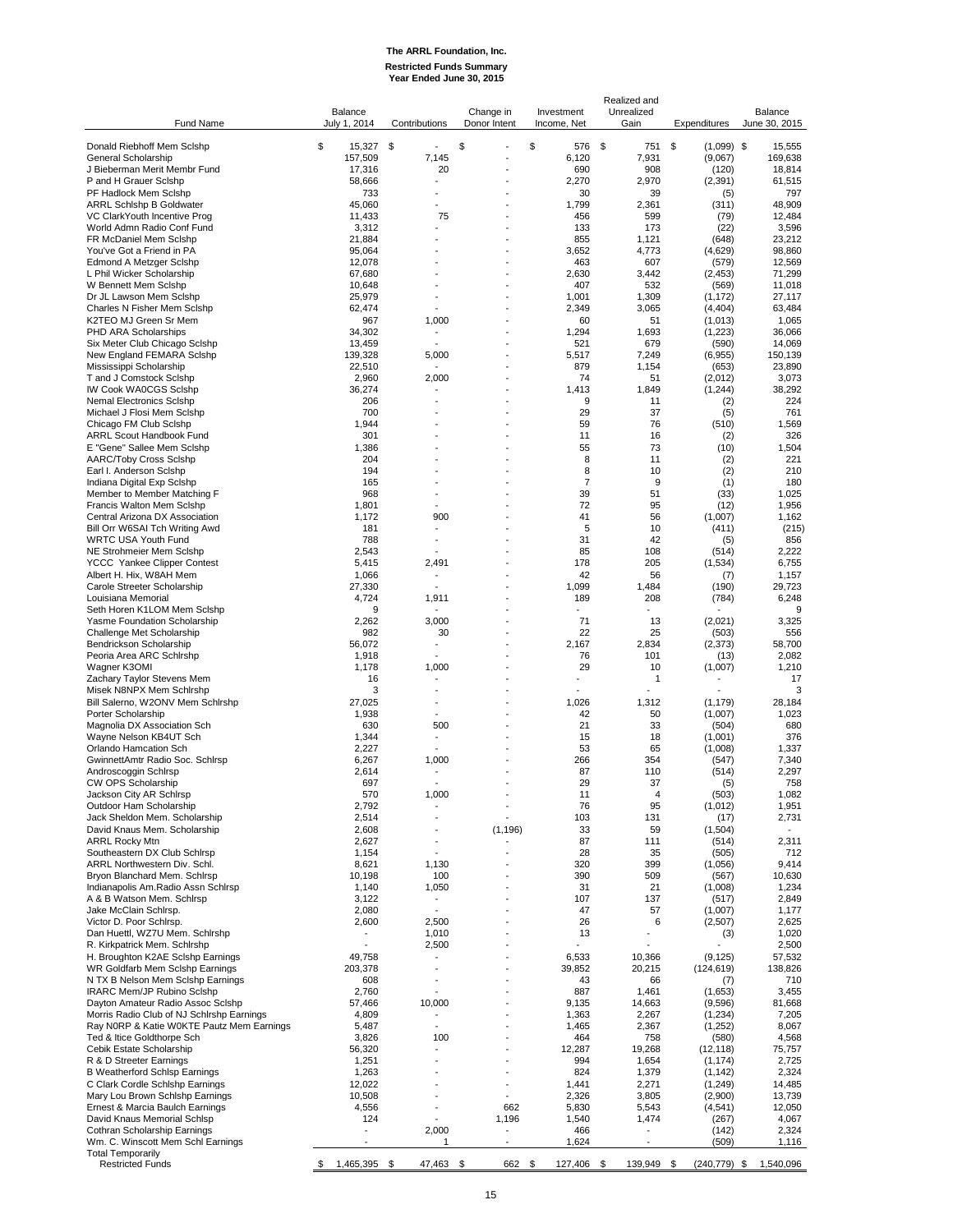#### **The ARRL Foundation, Inc. Restricted Funds Summary Year Ended June 30, 2015**

|                                        |         |                          |    |               |      |              |    |             |    | Realized and |    |  |    |                            |  |
|----------------------------------------|---------|--------------------------|----|---------------|------|--------------|----|-------------|----|--------------|----|--|----|----------------------------|--|
|                                        | Balance |                          |    |               |      | Change in    |    | Investment  |    | Unrealized   |    |  |    | Balance                    |  |
| <b>Fund Name</b>                       |         | July 01, 2014            |    | Contributions |      | Donor Intent |    | Income, Net |    | Gain         |    |  |    | Expenditures June 30, 2015 |  |
| H. Broughton K2AE                      | \$      | 119,551                  | \$ |               | \$   |              | \$ |             | \$ |              | \$ |  | \$ | 119,551                    |  |
|                                        |         |                          |    |               |      |              |    |             |    |              |    |  |    |                            |  |
| Wm. R. Goldfarb Memorial               |         | 919,064                  |    |               |      |              |    |             |    |              |    |  |    | 919,064                    |  |
| N. TX KB5BNU Nelson Memorial           |         | 500                      |    |               |      |              |    |             |    |              |    |  |    | 500                        |  |
| <b>IRARC Memorial, JP Rubino</b>       |         | 20,000                   |    |               |      |              |    |             |    |              |    |  |    | 20,000                     |  |
| Dayton Amateur Radio Assoc Scholarship |         | 180,000                  |    |               |      |              |    |             |    |              |    |  |    | 180,000                    |  |
| Morris Radio Club of NJ Scholarship    |         | 31,771                   |    |               |      |              |    |             |    |              |    |  |    | 31,771                     |  |
| Ray N0RP & Katie W0KTE Pautz Memorial  |         | 29,529                   |    |               |      |              |    |             |    |              |    |  |    | 29,529                     |  |
| Ted & Itice Goldthorpe Scholarship     |         | 10,000                   |    |               |      |              |    |             |    |              |    |  |    | 10,000                     |  |
| Cebik Estate Scholarship               |         | 299,048                  |    |               |      |              |    |             |    |              |    |  |    | 299,048                    |  |
| R&D Streeter Sch.                      |         | 25,000                   |    |               |      |              |    |             |    |              |    |  |    | 25,000                     |  |
| B Weatherford Sch.                     |         | 20,250                   |    |               |      |              |    |             |    |              |    |  |    | 20,250                     |  |
| C Clarke Cordle Sch.                   |         | 25,000                   |    |               |      |              |    |             |    |              |    |  |    | 25,000                     |  |
| Mary Lou Brown Sch.                    |         | 50,000                   |    |               |      |              |    |             |    |              |    |  |    | 50,000                     |  |
| Ernest & Marcia Baulch Schlrshp        |         | 139,912                  |    | 20,846        |      | (662)        |    |             |    |              |    |  |    | 160,096                    |  |
| David Knaus Memorial Sch.              |         | 38,000                   |    |               |      |              |    |             |    |              |    |  |    | 38,000                     |  |
| James Cothran Mem. Schlrshp            |         |                          |    | 50,388        |      |              |    |             |    |              |    |  |    | 50,388                     |  |
| Wm C. Winscott Mem'l Schrshp           |         | $\overline{\phantom{0}}$ |    | 187,532       |      |              |    |             |    |              |    |  |    | 187,532                    |  |
| <b>Total Permanently</b>               |         |                          |    |               |      |              |    |             |    |              |    |  |    |                            |  |
| <b>Restricted Funds</b>                |         | 1,907,625                | \$ | 258,766       | - \$ | $(662)$ \$   |    |             | \$ |              |    |  |    | \$2,165,729                |  |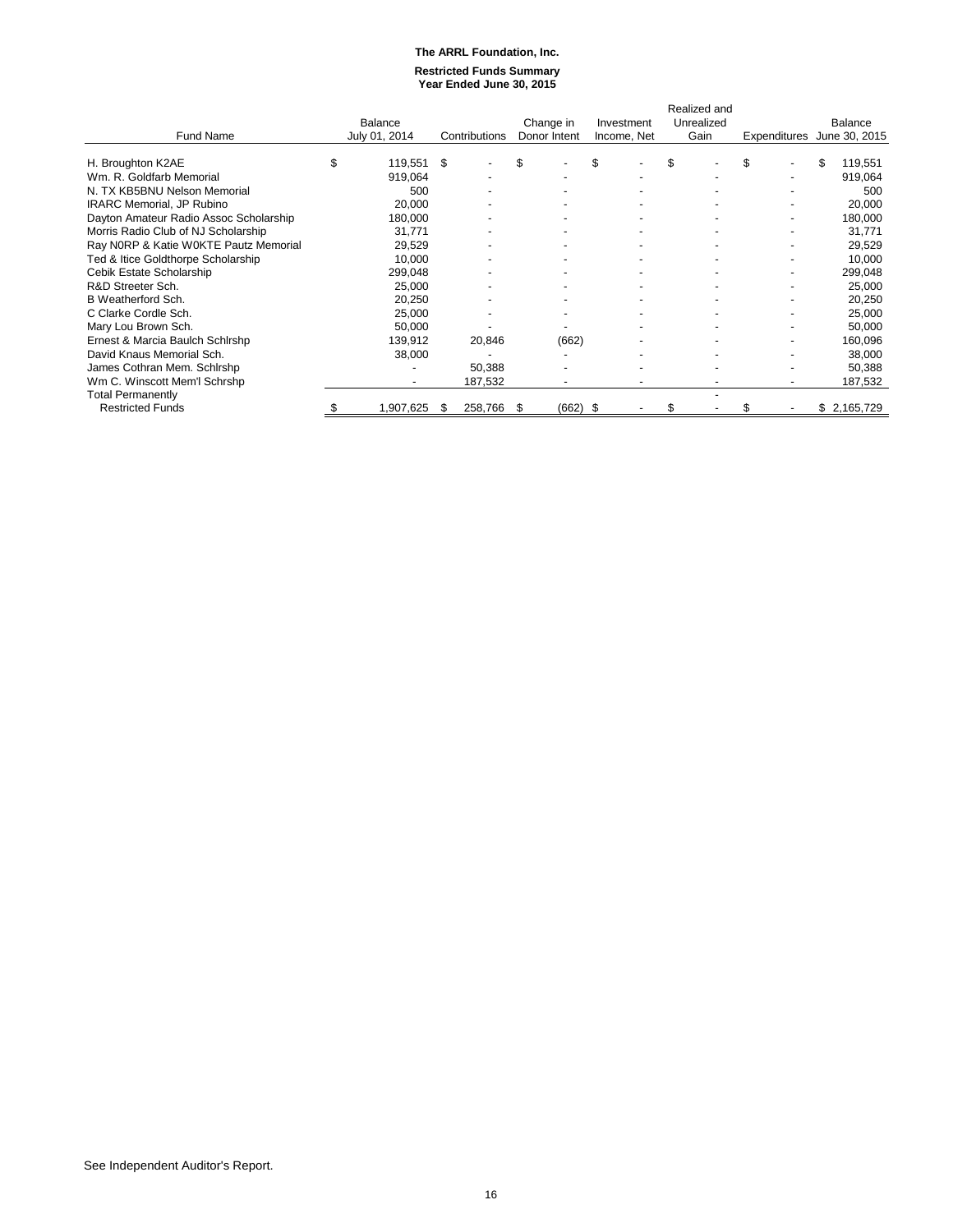# **The ARRL Foundation, Inc. Restricted Funds Summary Year Ended June 30, 2014**

| <b>Fund Name</b>                                                                        | <b>Balance</b><br>July 1, 2013 | Contributions                     | Change in<br>Donor Intent | Investment<br>Income, Net | Realized and<br>Unrealized<br>Gain (Loss) | Expenditures         | Balance<br>June 30, 2014 |
|-----------------------------------------------------------------------------------------|--------------------------------|-----------------------------------|---------------------------|---------------------------|-------------------------------------------|----------------------|--------------------------|
| Donald Riebhoff Mem Sclshp                                                              | \$<br>15,811                   | \$                                | \$                        | \$<br>682                 | \$<br>$(21)$ \$                           | $(1, 145)$ \$        | 15,327                   |
| General Scholarship                                                                     | 191,271                        | 1,450                             | (32, 690)                 | 7,169                     | (215)                                     | (9, 476)             | 157,509                  |
| J Bieberman Merit Membr Fund<br>P and H Grauer Scishp                                   | 16,688<br>58,697               | 50                                |                           | 765<br>2,602              | (24)<br>(79)                              | (163)<br>(2, 554)    | 17,316<br>58,666         |
| PF Hadlock Mem Scishp                                                                   | 1,701                          |                                   |                           | 38                        |                                           | (1,006)              | 733                      |
| <b>ARRL Schlshp B Goldwater</b><br>VC ClarkYouth Incentive Prog                         | 43,554<br>16,267               | 80                                |                           | 1,993<br>594              | (61)<br>(17)                              | (426)<br>(5, 491)    | 45,060<br>11,433         |
| World Admn Radio Conf Fund                                                              | 3,202                          |                                   |                           | 146                       | (4)                                       | (32)                 | 3,312                    |
| FR McDaniel Mem Sclshp<br>You've Got a Friend in PA                                     | 21,651<br>95,871               |                                   |                           | 969<br>4,221              | (30)<br>(130)                             | (706)<br>(4,898)     | 21,884<br>95,064         |
| <b>Edmond A Metzger Scishp</b>                                                          | 12,173                         |                                   |                           | 536                       | (16)                                      | (615)                | 12,078                   |
| L Phil Wicker Scholarship<br>W Bennett Mem Scishp                                       | 67,410<br>10,792               |                                   |                           | 3,001<br>472              | (92)<br>(15)                              | (2,639)<br>(601)     | 67,680<br>10.648         |
| Dr JL Lawson Mem Sclshp                                                                 | 26,107                         |                                   |                           | 1,154                     | (36)                                      | (1, 246)             | 25,979                   |
| Charles N Fisher Mem Sclshp                                                             | 61,382                         |                                   |                           | 2,768                     | (86)                                      | (1,590)              | 62,474                   |
| K2TEO MJ Green Sr Mem<br>PHD ARA Scholarships                                           | 1,913<br>33,188                | 1,000                             |                           | 69<br>1,475               | (1)<br>(46)                               | (1,014)<br>(1, 315)  | 967<br>34,302            |
| Six Meter Club Chicago Sclshp                                                           | 13,021                         | 500                               |                           | 581                       | (18)                                      | (625)                | 13,459                   |
| New England FEMARA Scishp<br>Mississippi Scholarship                                    | 139,652<br>22,255              |                                   |                           | 6,183<br>997              | (191)<br>(30)                             | (6,316)<br>(712)     | 139,328<br>22,510        |
| T and J Comstock Scishp                                                                 | 2,890                          | 2,000                             |                           | 90                        | (2)                                       | (2,018)              | 2,960                    |
| <b>IW Cook WA0CGS Scishp</b><br><b>Nemal Electronics Scishp</b>                         | 36,058<br>196                  |                                   |                           | 1,608<br>12               | (49)                                      | (1, 343)             | 36,274<br>206            |
| Michael J Flosi Mem Sclshp                                                              | 674                            |                                   |                           | 32                        |                                           | (2)<br>(6)           | 700                      |
| Chicago FM Club Sclshp                                                                  | 2,379                          |                                   |                           | 86<br>12                  | (3)                                       | (518)                | 1,944<br>301             |
| ARRL Scout Handbook Fund<br>E "Gene" Sallee Mem Scishp                                  | 291<br>1,339                   |                                   |                           | 62                        | (2)                                       | (2)<br>(13)          | 1,386                    |
| AARC/Toby Cross Scishp                                                                  | 194                            |                                   |                           | 12                        |                                           | (2)                  | 204                      |
| Earl I. Anderson Scishp<br>Indiana Digital Exp Sclshp                                   | 184<br>159                     |                                   |                           | 12<br>8                   |                                           | (2)<br>(2)           | 194<br>165               |
| Member to Member Matching F                                                             | 1,534                          |                                   |                           | 49                        | (1)                                       | (614)                | 968                      |
| Francis Walton Mem Sclshp<br>Central Arizona DX Association                             | 1,740<br>2,131                 |                                   |                           | 81<br>55                  | (3)<br>(2)                                | (17)<br>(1,012)      | 1,801<br>1,172           |
| Bill Orr W6SAI Tch Writing Awd                                                          | 64                             | 500                               |                           | 3                         |                                           | (386)                | 181                      |
| <b>WRTC USA Youth Fund</b>                                                              | 762                            |                                   |                           | 34                        |                                           | (8)                  | 788                      |
| NE Strohmeier Mem Sclshp<br><b>YCCC</b> Yankee Clipper Contest                          | 2,954<br>3,904                 | 2,612                             |                           | 116<br>129                | (3)<br>(4)                                | (524)<br>(1,226)     | 2,543<br>5,415           |
| Albert H. Hix, W8AH Mem                                                                 | 1,034                          |                                   |                           | 43                        | (1)                                       | (10)                 | 1,066                    |
| Jean R. Cebik Mem Sclshp<br>Carole Streeter Scholarship                                 | 47,695<br>27,413               |                                   | (47, 695)                 | 1,212                     | (37)                                      | (1,258)              | 27,330                   |
| Louisiana Memorial                                                                      | 4,997                          | 325                               |                           | 201                       | (6)                                       | (793)                | 4,724                    |
| Seth Horen K1LOM Mem Scishp<br>Yasme Foundation Scholarship                             | 507<br>6,171                   |                                   |                           | 2<br>115                  | (3)                                       | (500)<br>(4,021)     | 9<br>2,262               |
| Challenge Met Scholarship                                                               | 1,065                          | 390                               |                           | 36                        | (1)                                       | (508)                | 982                      |
| Bendrickson Scholarship<br>Peoria Area ARC Schlrshp                                     | 56,190<br>1,856                | $\blacksquare$                    |                           | 2,489<br>83               | (77)                                      | (2,530)<br>(18)      | 56,072<br>1,918          |
| Wagner K3OMI                                                                            | 1,154                          | 1,000                             |                           | 32                        | (3)<br>(1)                                | (1,007)              | 1,178                    |
| Zachary Taylor Stevens Mem                                                              | 763                            |                                   |                           | 3                         |                                           | (750)                | 16                       |
| Misek N8NPX Mem Schlrshp<br>Bill Salerno, W2ONV Mem Schlrshp                            | 3<br>28,113                    |                                   |                           | 1,205                     | (37)                                      | (2, 256)             | 3<br>27,025              |
| Porter Scholarship                                                                      | 2,871                          |                                   |                           | 88                        | (3)                                       | (1,018)              | 1,938                    |
| Magnolia DX Association Sch<br>Wayne Nelson KB4UT Sch                                   | 1,106<br>2,293                 |                                   |                           | 30<br>65                  | (2)                                       | (506)<br>(1,012)     | 630<br>1,344             |
| Orlando Hamcation Sch                                                                   | 1,210                          | 2,000                             |                           | 29                        | (1)                                       | (1,011)              | 2,227                    |
| GwinnettAmtr Radio Soc. Schlrsp<br>Androscoggin Schlrsp                                 | 5,061<br>3,522                 | 1,000<br>$\overline{\phantom{a}}$ |                           | 274<br>120                | (9)<br>(4)                                | (59)<br>(1,024)      | 6,267<br>2,614           |
| CW OPS Scholarship                                                                      | 671                            |                                   |                           | 32                        |                                           | (6)                  | 697                      |
| Jackson City AR Schlrsp                                                                 | 552                            | 500                               |                           | 24                        |                                           | (506)                | 570                      |
| Outdoor Ham Scholarship<br>Jack Sheldon Mem. Scholarship                                | 3,705<br>1,394                 | 2,000                             |                           | 117<br>24                 | (4)                                       | (1,026)<br>(904)     | 2,792<br>2,514           |
| David Knaus Mem. Scholarship                                                            | 2,466                          | 1,575                             |                           | 86                        | (2)                                       | (1, 517)             | 2,608                    |
| <b>ARRL Rocky Mtn</b><br>Southeastern DX Club Schlrsp                                   | 2,546<br>619                   | 500<br>1,000                      |                           | 110<br>48                 | (4)<br>(2)                                | (525)<br>(511)       | 2,627<br>1,154           |
| ARRL Northwestern Div. Schl.                                                            | 4,265                          | 5,172                             |                           | 247                       | (7)                                       | (1,056)              | 8,621                    |
| Bryon Blanchard Mem. Schlrsp<br>Indianapolis Am.Radio Assn Schlrsp                      | 10,160<br>1,069                | 200<br>1,050                      |                           | 447<br>27                 | (13)<br>(1)                               | (596)<br>(1,005)     | 10,198<br>1,140          |
| A & B Watson Mem. Schlrsp                                                               | 3,517                          | ×.                                |                           | 139                       | (4)                                       | (530)                | 3,122                    |
| Jake McClain Schlrsp.<br>Victor D. Poor Schlrsp.                                        | 2,024<br>2,548                 | 1,000<br>2,500                    |                           | 72<br>66                  | (1)<br>(2)                                | (1,015)<br>(2,512)   | 2,080<br>2,600           |
| Ernest & Marcia Baulch Schlrshp                                                         | 139,912                        | ٠                                 | (139, 912)                |                           |                                           |                      |                          |
| H. Broughton K2AE Sclshp Earnings                                                       | 48,911                         |                                   |                           | 7,546                     | (232)                                     | (6, 467)             | 49,758                   |
| WR Goldfarb Mem Scishp Earnings<br>N TX B Nelson Mem Sclshp Earnings                    | 256,860<br>568                 |                                   |                           | 45,519<br>47              | 1,234<br>(1)                              | (100, 235)<br>(6)    | 203,378<br>608           |
| <b>IRARC Mem/JP Rubino Sclshp</b>                                                       | 1,787                          |                                   |                           | 1,035                     | (32)                                      | (30)                 | 2,760                    |
| Dayton Amateur Radio Assoc Sclshp Earnings<br>Morris Radio Club of NJ Schlrshp Earnings | 48,177<br>4,362                | 12,000                            |                           | 10,105<br>1,542           | (408)<br>(48)                             | (12, 408)<br>(1,047) | 57,466<br>4,809          |
| Ray N0RP & Katie W0KTE Pautz Mem Earnings                                               | 4,933                          |                                   |                           | 1,557                     | 47                                        | (1,050)              | 5,487                    |
| Ted & Itice Goldthorpe Sch Earnings<br>Cebik Estate Scholarship Earnings                | 3,827<br>57,889                |                                   |                           | 532<br>13,982             | (16)<br>(431)                             | (517)<br>(15, 120)   | 3,826<br>56,320          |
| R & D Streeter Earnings                                                                 | 141                            | $\blacksquare$                    |                           | 1,154                     | (36)                                      | (8)                  | 1,251                    |
| <b>B Weatherford Schlsp Earnings</b>                                                    | 113                            | 250                               |                           | 937                       | (29)                                      | (8)                  | 1,263                    |
| C Clark Cordle Schlshp Earnings<br>Mary Lou Brown Schlshp Earnings                      | 11,550<br>10,511               |                                   |                           | 1,633<br>2,672            | (51)<br>(83)                              | (1, 110)<br>(2,592)  | 12,022<br>10,508         |
| Ernest & Marcia Baulch Earnings                                                         |                                |                                   | ä,                        | 4,728                     | (151)                                     | (21)                 | 4,556                    |
| David Knaus Memorial Schlsp Earnings<br><b>Total Temporarily</b>                        | ÷.                             | ٠                                 | ä,                        | 146                       | (22)                                      |                      | 124                      |
| <b>Restricted Funds</b>                                                                 | \$1,728,160                    | \$<br>40,654                      | \$<br>$(220, 297)$ \$     | 139,417 \$                | $(1,665)$ \$                              | $(220, 874)$ \$      | 1,465,395                |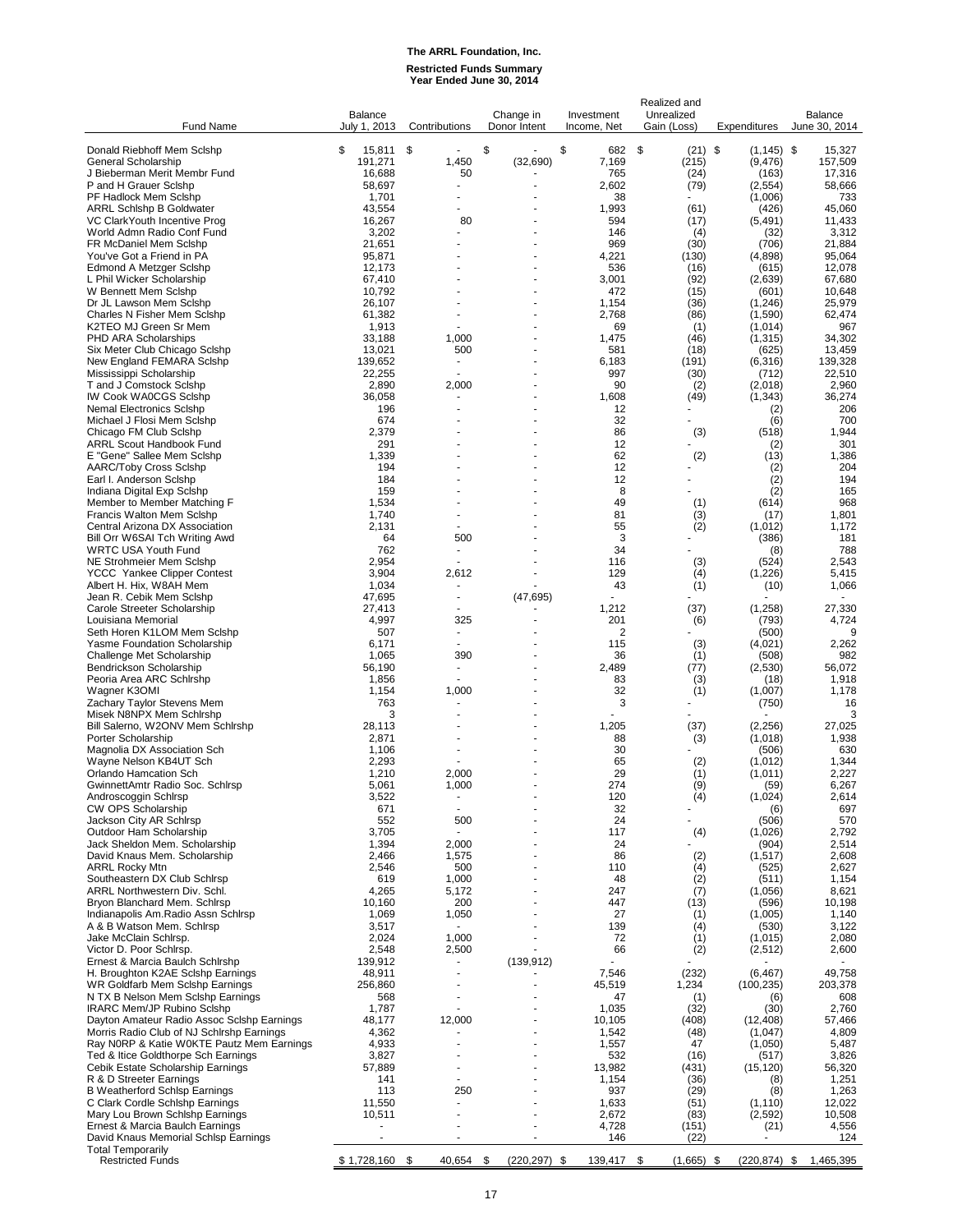#### **Restricted Funds Summary Year Ended June 30, 2014**

| Fund Name                              | Balance<br>July 1, 2013 |                          | Contributions |                          | Change in<br>Donor Intent |            | Investment<br>Income, Net |                          | Realized and<br>Unrealized<br>Gain |                          | Expenditures    |                          | Balance<br>June 30, 2014 |           |
|----------------------------------------|-------------------------|--------------------------|---------------|--------------------------|---------------------------|------------|---------------------------|--------------------------|------------------------------------|--------------------------|-----------------|--------------------------|--------------------------|-----------|
|                                        |                         |                          |               |                          |                           |            | \$                        |                          | \$                                 |                          | \$.             |                          | \$                       |           |
| H. Broughton K2AE                      | \$                      | 119.551 \$               |               |                          | ă.                        |            |                           |                          |                                    | ٠                        |                 | $\overline{\phantom{a}}$ |                          | 119,551   |
| Wm. R. Goldfarb Memorial               |                         | 919,064                  |               | $\overline{\phantom{a}}$ |                           |            |                           |                          |                                    | $\overline{\phantom{0}}$ |                 | $\overline{\phantom{a}}$ |                          | 919,064   |
| N. TX KB5BNU Nelson Memorial           |                         | 500                      |               | $\overline{\phantom{a}}$ |                           |            |                           |                          |                                    | $\overline{\phantom{a}}$ |                 | $\overline{\phantom{a}}$ |                          | 500       |
| <b>IRARC Memorial, JP Rubino</b>       |                         | 20,000                   |               | $\overline{\phantom{0}}$ |                           | $\sim$     |                           |                          |                                    | $\overline{\phantom{a}}$ |                 | $\overline{\phantom{0}}$ |                          | 20,000    |
| Dayton Amateur Radio Assoc Scholarship |                         | 180,000                  |               | -                        |                           |            |                           |                          |                                    | -                        |                 | $\overline{\phantom{a}}$ |                          | 180,000   |
| Morris Radio Club of NJ Scholarship    |                         | 31,771                   |               | -                        |                           |            |                           |                          |                                    | $\overline{\phantom{a}}$ |                 | $\overline{\phantom{a}}$ |                          | 31,771    |
| Ray N0RP & Katie W0KTE Pautz Memorial  |                         | 29.529                   |               | -                        |                           |            |                           | $\overline{\phantom{a}}$ |                                    | $\overline{\phantom{a}}$ |                 | $\overline{\phantom{0}}$ |                          | 29,529    |
| Ted & Itice Goldthorpe Scholarship     |                         | 10,000                   |               |                          |                           |            |                           | $\overline{\phantom{a}}$ |                                    | $\overline{a}$           |                 | $\overline{\phantom{a}}$ |                          | 10,000    |
| Cebik Estate Scholarship               |                         | 251,353                  |               | -                        |                           | 47,695     |                           | $\overline{\phantom{a}}$ |                                    | $\overline{\phantom{a}}$ |                 | $\overline{\phantom{a}}$ |                          | 299,048   |
| R&D Streeter Sch.                      |                         | 25,000                   |               |                          |                           |            |                           |                          |                                    | $\overline{\phantom{0}}$ |                 | $\overline{\phantom{a}}$ |                          | 25,000    |
| B Weatherford Sch.                     |                         | 20.250                   |               | -                        |                           |            |                           | $\overline{\phantom{a}}$ |                                    | $\overline{a}$           |                 | $\overline{\phantom{0}}$ |                          | 20,250    |
| C Clarke Cordle Sch.                   |                         | 25,000                   |               | -                        |                           |            |                           |                          |                                    | $\overline{\phantom{0}}$ |                 | $\overline{\phantom{a}}$ |                          | 25,000    |
| Mary Lou Brown Sch.                    |                         | 50,000                   |               | $\sim$                   |                           |            |                           | $\sim$                   |                                    | $\overline{a}$           |                 | $\sim$                   |                          | 50,000    |
| Ernest & Marcia Baulch Schlrshp        |                         |                          |               |                          |                           | 139,912    |                           |                          |                                    | $\overline{\phantom{a}}$ |                 | $\overline{\phantom{a}}$ |                          | 139,912   |
| David Knaus Memorial Sch.              |                         | $\overline{\phantom{a}}$ |               | 38,000                   |                           |            |                           |                          |                                    | ٠                        |                 | $\overline{\phantom{a}}$ |                          | 38,000    |
| <b>Total Permanently</b>               |                         |                          |               |                          |                           |            |                           |                          |                                    |                          |                 |                          |                          |           |
| <b>Restricted Funds</b>                |                         | 1.682.018                | - 5           | 38,000                   | -5                        | 187,607 \$ |                           |                          |                                    | ٠                        | SS <sub>3</sub> |                          | Ж                        | 1,907,625 |